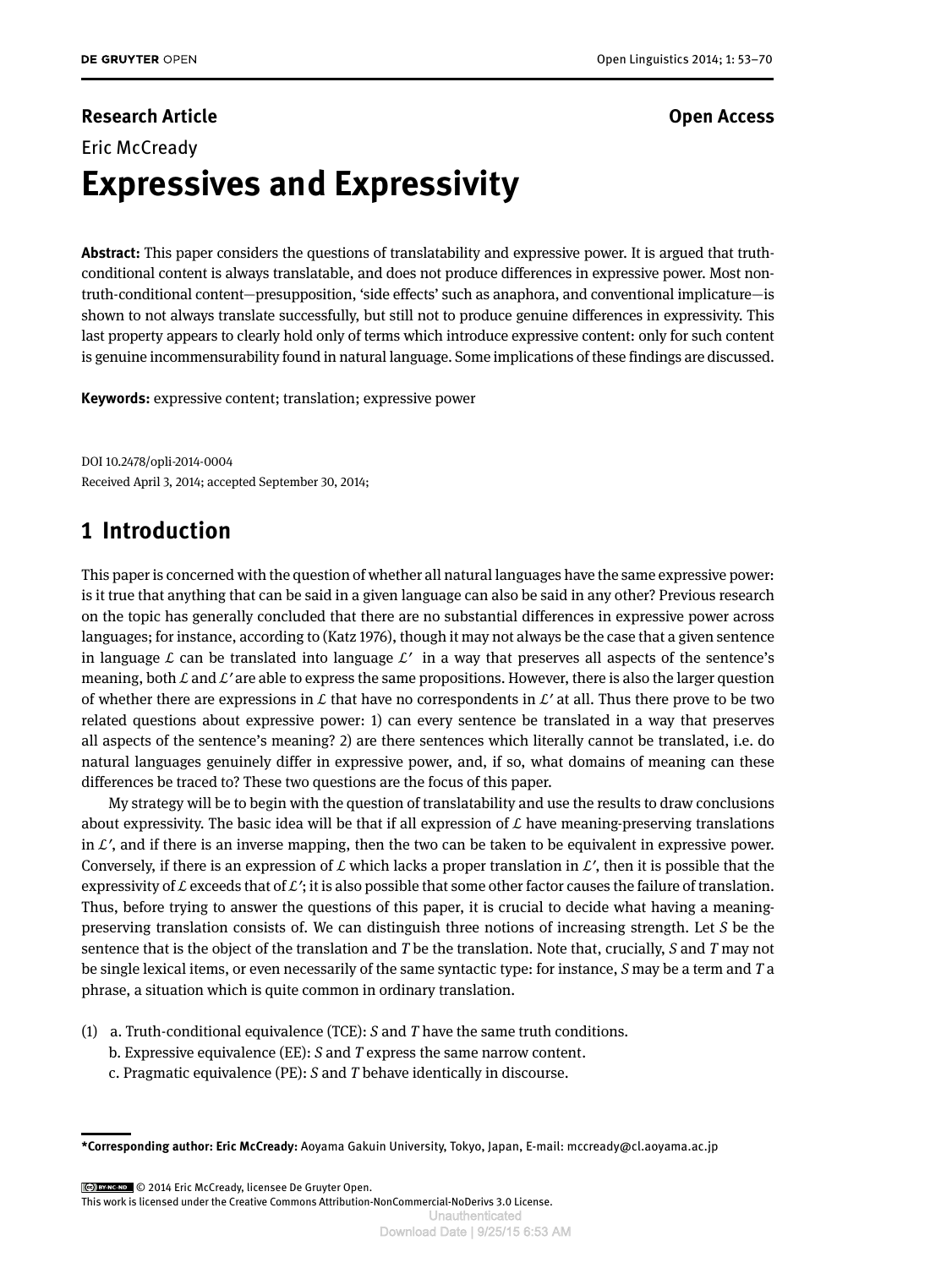TCE is more or less self-explanatory. PE is quite strong: it requires equivalence in all respects, including truth conditions, but also equivalence with respect to other kinds of content, and even the ways in which *S* and *T* change the context, so the side effects of their use in the sense of e.g. Shan (2005), for example the introduction of discourse referents and so on.

EE is an intermediate notion and the one we will be most concerned with here. This notion does not require equivalence with respect to side effects, but demands equivalent with respect to all sorts of narrow content, not just truth conditions. Here, by "narrow content" I mean content which is conveyed by the user of the expression at an object level rather than a metalevel. It therefore subsumes truth conditions, but also conventional implicature and expressive content, and excludes presupposition, which on normal conceptions functions to structure the discourse or check it against certain communicative expectations. While presupposition can convey new information, it happens through the process of accommodation (Beaver and Zeevat, 2007), which is in a sense a metalevel operation. One diagnostic for narrow content is therefore whether an expression carries (normatively) hearer-new information. My claim in this paper will be that while all natural languages are TCE, none are PE, and, perhaps surprisingly, none are EE either; so what can be expressed differs across languages in terms of what is conveyed by language, not merely by communicative structure.1

Note that PE is stricter than TCE in that any pair that satisfies PE will also satisfy TCE on standard assumptions about processing of non-truth-conditional content.2 I will argue that, while every pair of natural languages L, L' satisfy TCE, there is *no* pair L, L' that satisfies PE, on the seemingly warranted assumption that no two languages have exactly the same set of constructions that introduce pragmatic content. As a result, the answer to the first question posed above is negative, for the case of pragmatic equivalence.

This finding, however, does not provide a direct answer to the second question. That a sentence cannot be translated effectively into a language ℒ*ʹ* does not mean that it expresses something that ℒ*ʹ* cannot express. There are (many) other possible reasons for translation failures than genuine differences in expressivity, as we will see. This means that the relevant notion for questions of expressivity is the weaker EE. To find such differences, we must look for a domain of meanings that cannot be expressed in any other way. As it turns out, there is in fact such a domain: expressive content and use-conditional meaning. With respect to this domain, languages can differ in expressive power. The reason, I will claim, is that while other sorts of meanings can participate in compositional processes, expressives in general cannot, which means that the expressive content available in a particular language is constrained by lexical idiosyncrasy in an irreparable manner.

The plan of the paper is as follows. I elaborate on the first part of the answer to the first question in section 2. There it is shown that the reason for the availability of translations is the possibility of semantic modification. The second part, involving non-truth-conditional meanings, is more involved, and the data is (in my opinion) more interesting. I devote two sections to it. Section 3.1 discusses presupposition, which is the standard case used to argue against the possibility of PE (Keenan, 1974), and also conventional implicature, focusing on the test case of apposition, as discussed in the work of Potts (2005). Here, too, we find potential translation problems, though this case is more controversial. Still, though, no differences in expressive power can be found. The subject of section 3.2 is discourse anaphora and linguistic side effects more generally. Building on the work of Rullmann and You (2006), I show that such non-truth-conditional meanings introduce insoluble problems of translation, but ones that do not pose problems for EE, only for PE.

**<sup>1</sup>** The notion of narrow content and 'what is said' in general is notoriously hard to define, and has led to extensive debate in recent years. My definition is only one of many (see Borg 2007 for a partial overview). Further, there is some context-sensitivity in what counts as narrow content at all, in a way which can be understood as topic-related (cf. Simons et al. 2011). I believe that my argument goes through on most, though possibly not all, positions on these issues which can be found in the literature. **2** One may also identify intermediate positions for equivalence, for example a notion of equivalence on which the sentence and its translation must have the same truth conditions and introduce and satisfy the same presuppositions, but are not required to otherwise act the same in discourse, or where they must have the same truth conditions and behavior with respect to discourse referents, but not have the same use-conditional content. I will not concern myself here with these intermediate cases.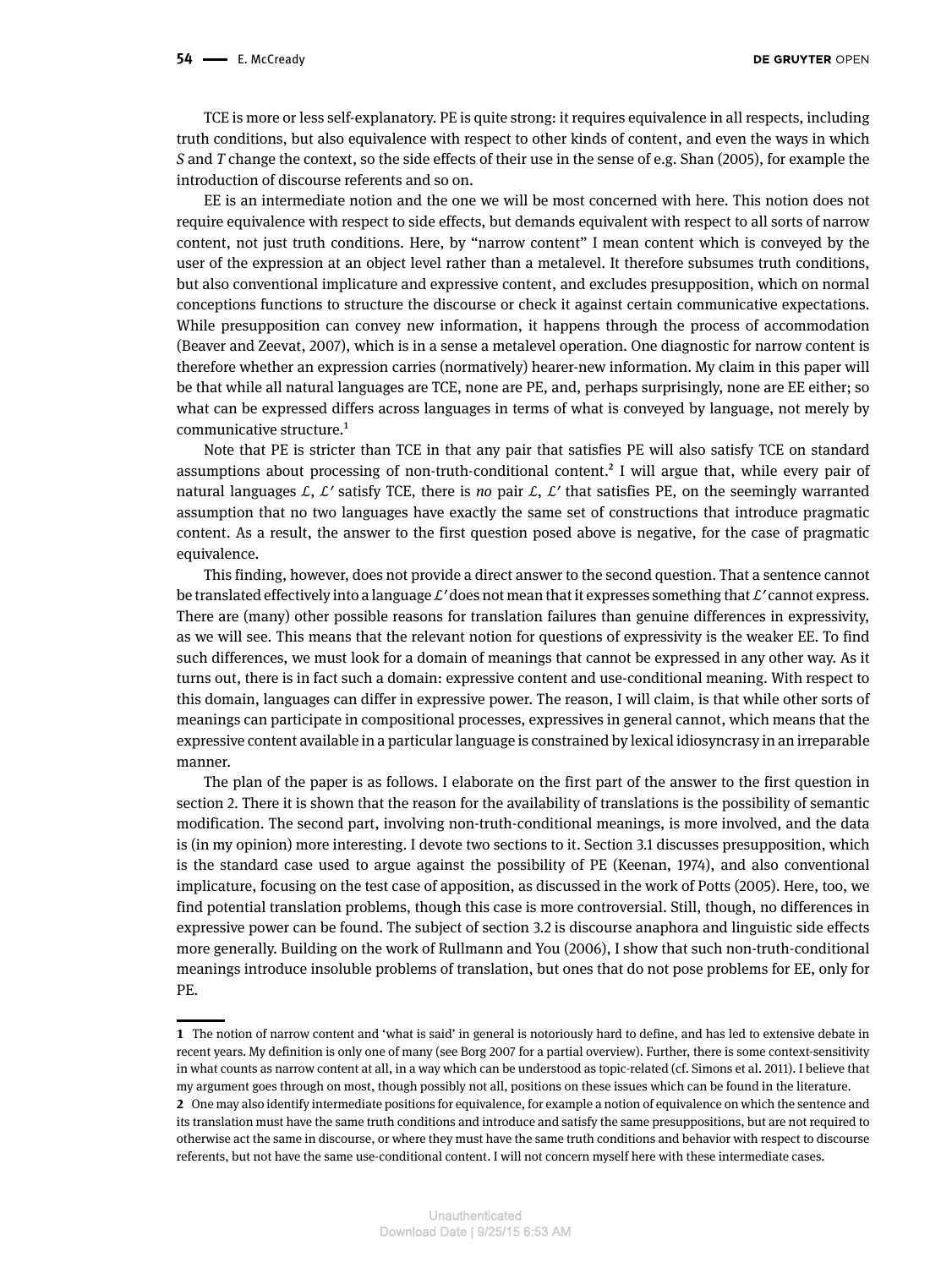The main result of the paper concerns cases where we do find differences in expressive power, which are the subject of section 4. Here I mainly consider data relating to expressive content of various kinds (Potts, 2007b; Kaplan, 1999). These cases are special in that they do not even allow for paraphrase. The impossibility of paraphrase here removes the possibility of indirect translation, and opens the door to differences in expressivity across languages. Section 5 concludes the paper with a summary, a discussion of some possible objections, and some directions for future work.

## **2 Compositional Modification and TCE**

In this section I claim that all languages have equivalent expressive power at the truth-conditional level. This is in fact the folk wisdom in linguistics (von Fintel and Matthewson, 2007), and is a claim made at least as far back as the work of Katz (1976), who codifies it as his Translatability Thesis, where it is restricted to the particular case of sentences:

(2) For any pair of natural languages and for any sentence *S* in one and any sense σ of *S*, there is at least one sentence *S* in the other language such that σ is a sense of *S*. (Katz 1976:39)

What does this claim mean? It means that there is no sentence S in any language  $\mathcal L$  for which there is no corresponding sentence *S'* in ℒ*ʹ* with identical truth-conditions. (A comment on notation: throughout I will use  $\mathcal L$  for the original language and  $\mathcal L'$  for the language to be translated into.) The claim thus boils down to the idea that no language has greater resources than any other for expressing truth-conditional content. For this claim to be shown false, one would have to find a sentence that could not be translated in the sense that no sentence exists in the target language with the same truth-conditions.

It seems obvious that no such sentences exist. The reason is that truth-conditional content admits many different kinds of expression. Assume the standard picture of propositions as sets of worlds, and pick a sentence *S* that expresses only truth-conditional content, hence a proposition. It is well-known that there are infinite means of picking out the contents of any set. One need only make use of the standard logical operations. A simple example: suppose a sentence *S* of *L* has the meaning  $\varphi$ , a proposition.  $\varphi$  is equivalent to, among an infinite number of other possibilities, (*φ* ∩ (*ψ* ∪ *ψ*)), since (*ψ* ∪ *ψ*) is a tautology. ‒ ‒ We can also find propositions  $\psi$  and  $\chi$  that are the denotations of other sentences such that  $\varphi = \psi \cap \chi$ ; since  $\psi$  and  $\chi$  are by hypothesis expressible in the language, there are multiple means of expressing the proposition  $\varphi$  in *L*. The same kind of trick can be performed for any set, and so for any proposition. This means that, assuming natural languages allow free use of logical operations (conjunction, disjunction, negation), any sentence can be expressed in a different form via the combination of other sentences. So one can express the same sentence denotation in many different ways—in fact, in an *infinite* number of ways.

Thus any proposition can be expressed using sequences of sentences conjoined with this or that logical connective. Note that we are not concerned with the compactness of our representations but only with equivalence of content. For our purposes, expressing a proposition *φ* with hundreds, thousands, or millions of distinct propositions and connectives is sufficient. The question is only whether equivalent content can be expressed.

All this indicates that one can express any sentence in distinct ways within a single language. I have not yet shown that such a thing is possible across languages. A *priori* it seems not improbable—but note that the result depends on whether distinct languages have enough resources to construct the same propositions at the truth-conditional level. Where might one look for a counterexample? The most obvious difference between languages is in the concepts they lexicalize. While all languages seem to have more or less equivalent words<sup>3</sup> for simple classes of objects—*dog, tree, table*—it is not difficult to find lexical items that are present in one language and not in others.

**<sup>3</sup>** Truth-conditionally speaking. See section 3.2 for more on this issue.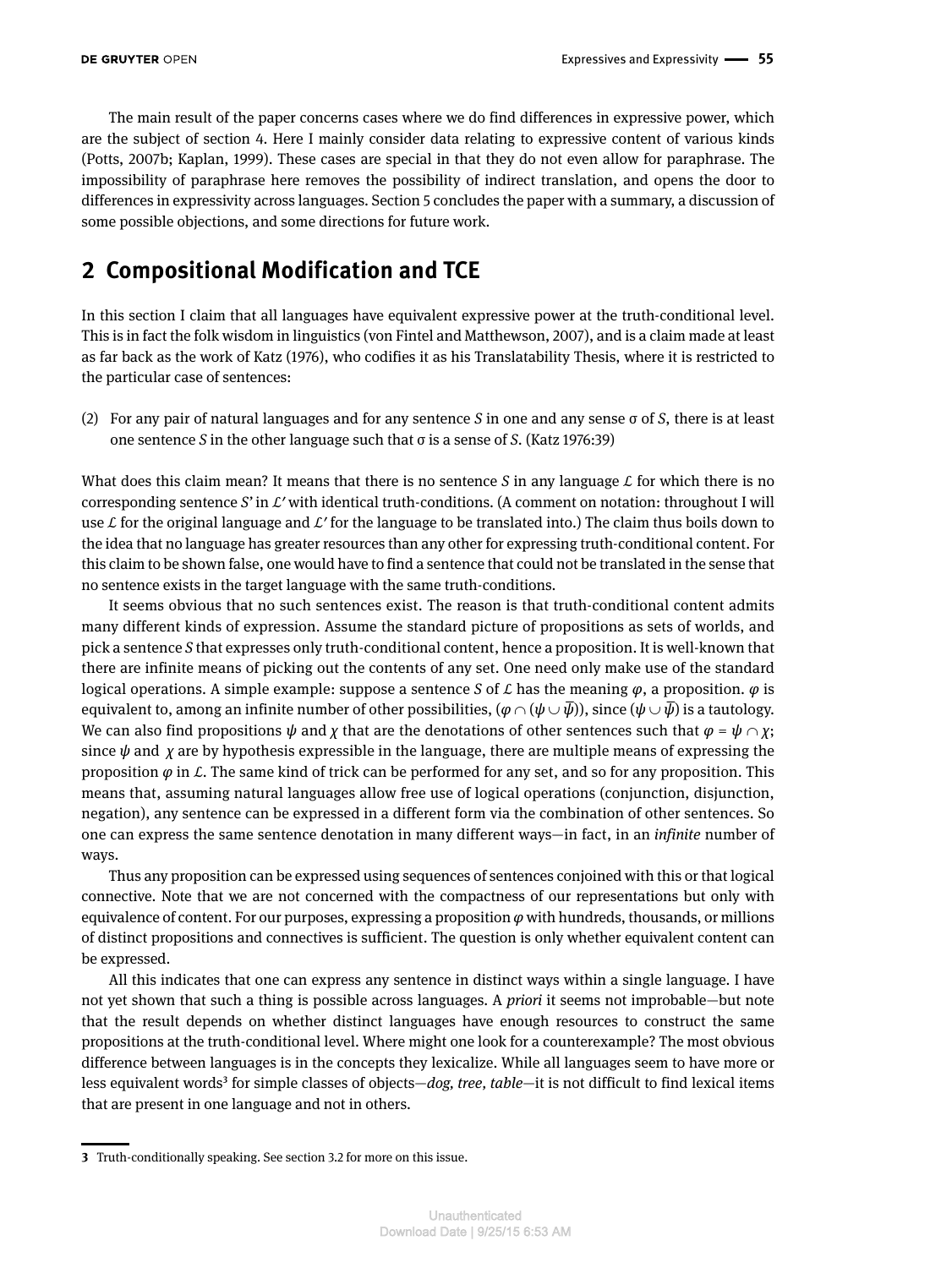Let us consider a case in which some concept is lexicalized in *L* and not in *L'*. One obvious area to check for such concepts is that of artifacts or created objects. Clearly, any pair of languages spoken in different places by people of different cultures will have different concepts lexicalized in this sense. For example, Japanese has a word *obi* that indicates a piece of padded fabric used to cinch the waist of a kimono. English has no such word. Does this mean they differ in expressive power? Obviously not: I just defined the term *obi* in English without loss of any truth-conditional content. Any other word with only truth-conditional content will be similar, for the obvious reason that any word can be defined via other words, just as with the propositional case above (as is expected given the results of Partee and Rooth 1983): if one assumes a model-theoretic account of word meanings on which they denote sets, any set  $\mathsf{W}_\text{l}$  will be equivalent to the set obtained by conjoining some number of other sets, possibly themselves constructed from other sets.

(3)  $W_1 = W_2 \bullet \ldots \bullet W_n$ ,

Here • stands in for the logical operations of conjunction and disjunction (so we can get the meaning of any word merely by conjoining some number of others—though we may also need to make use of negation). This indicates that any non-presuppositional word meaning can be derived by using a paraphrase; and this in turn means that languages have the same expressive power at the word level. We will see below that there are cases in which lexical resources become genuinely problematic; but these are not cases that involve truth-conditions.4

That truth-conditional content can always be translated is perhaps not very (or even not at all) surprising. What may be surprising is the emphasis I have put here on the possibility of modification. It seems to me that the availability of modification is what accounts for intertranslatability. Without the possibility of using logical connectives, translation would, in the general case, fail. The interest comes in considering cases that are 'beyond truth conditions,' and hence beyond modifiability: presuppositions and other complications from the 'pragmatic wastebasket.' I turn to these cases now.

### **3 Failures of Pragmatic Equivalence**

I claimed above that, while truth-conditional meaning is always translatable, non-truth-conditional meaning is generally not. This means that it is not difficult to find sentences in  $\mathcal L$  without correspondents in  $\mathcal{L}'$  when these sentences have components to their meanings that are not truth-conditional in nature. Below I consider first presuppositions and conventional implicatures (§3.1), and second linguistic side effects, focusing on anaphora (§3.2). As we will see, not all of these allow for translation: in fact, the cases of presupposition and side effects clearly do not, as has been noted by Keenan (1974). (The case of conventional implicature turns out to be more controversial.) But we'll also see that in none of these cases do the differences in translatability that arise lead to differences in expressive power.

### **3.1 Presupposition and Conventional Implicature**

The first pragmatic phenomenon we will consider is presupposition.<sup>5</sup> The basic questions to be addressed are these: Can sentences with presuppositions always be translated, in the way that sentences with only truth-conditional content could be? If the answer is no, does this mean that presuppositions change the expressive power of a language?

Here is the point where we can distill our observations about truth-conditional content. We saw that sentences with only TC content can always be translated—but why was this? Examining the form of the argument, the answer is clear.

**<sup>4</sup>** Note, again, that this discussion only concerns truth-conditional content. The method in the main text clearly cannot apply to stylistic effects of the sort discussed by e.g. Bar-On (1993), which will be returned to in the last section. For more on this point from a semantic perspective, see von Fintel and Matthewson (2007).

**<sup>5</sup>** I take a basic knowledge of this area for granted. A nice exposition of essential issues is Beaver (1997).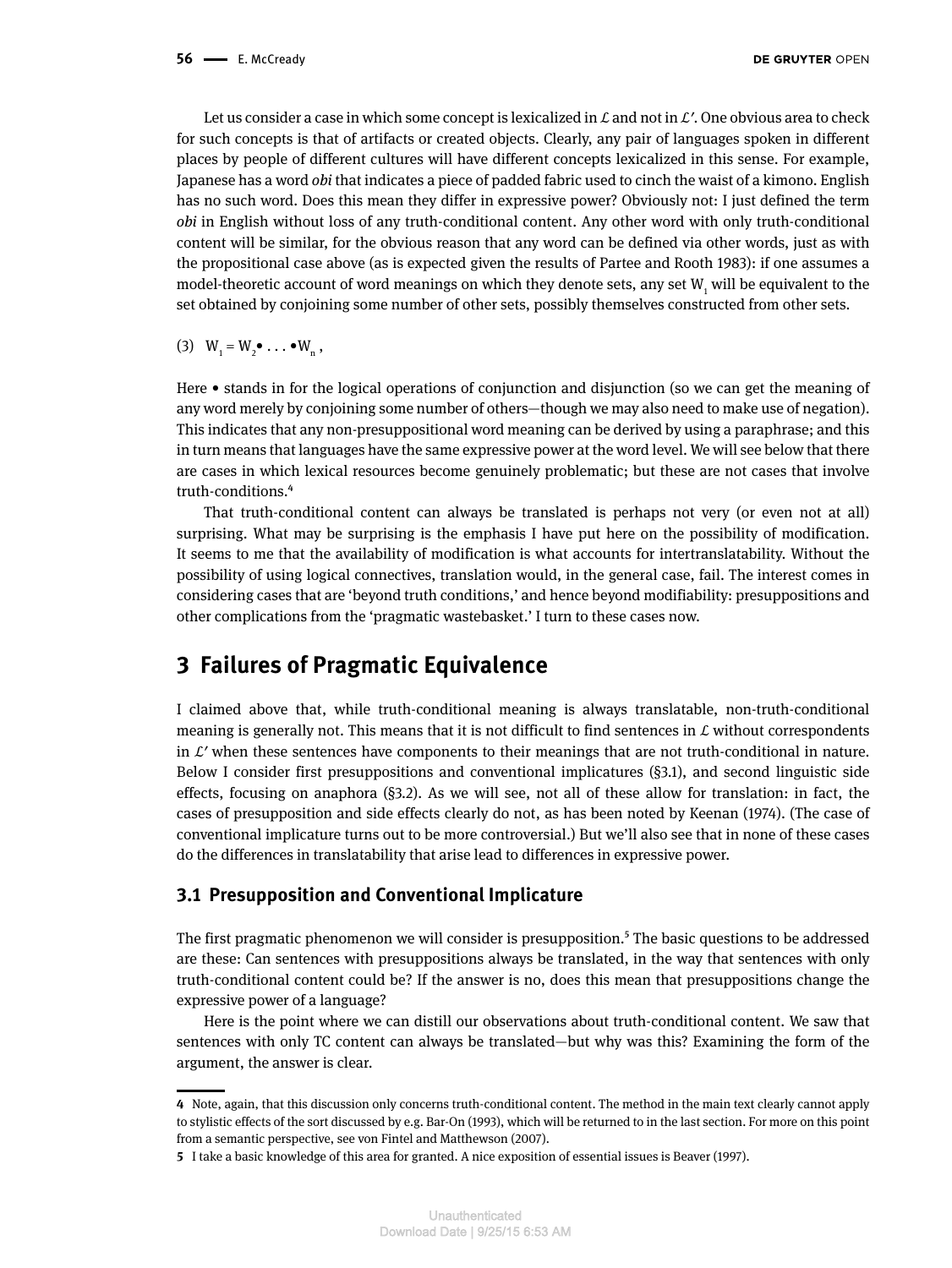Any proposition *φ* can be derived in multiple ways via set-theoretical operations ∪, ∩,  $\bar{\ }$ . Any sentence *S* in language *L* with denotation *p* can be reproduced in language  $L'$  by combining the denotations  $q_p$ , ...,  $q_n$  of sentences  $S_p$ , ...,  $S_n$  via the set-theoretical operations so that  $O(q_1, \ldots, q_n) = p$ , where  $O(q_p, \ldots, q_n)$  is the result of combining  $q_p, q_p, \ldots$  and  $q_n$  via and , with possible additional use of  $\ldots$  This argument depends crucially upon two things: the availability of  $S_i, \ldots, S_n$ , and thus of  $q_j, \ldots, q_n$ , and the possibility of combining them via  $\cup$ ,  $\cap$ ,  $\overline{\cdot}$ . If we lack either of these things, the translation procedure will fail, assuming the argument above is correct.

Now the question to ask is whether we have them both for presupposition. The answer is no; we have neither one in a pure form.

First, presuppositions are very limited in their distribution. Only a few lexical items are presuppositional, so it is not the case that we have a wide palette of objects to work with. That said, there are two considerations to take into account. The first is that all content which is uncontroversially presuppositional is propositional in nature—they all indicate propositions that (roughly) are assumed to be part of the common ground by the speaker. The second is that it is in fact possible to convert any proposition into a presupposition—but the required procedure causes translation to become unfaithful. Let me consider these points in turn.

When one examines discussions of presupposition in the literature, one finds that the canonical examples involve definite descriptions, certain adverbials such as *still*, factive verbs, and clefts (cf. e.g. Beaver 1997). These are the clear cases. There is also a range of semantic or pragmatic effects that have been analyzed as presuppositional, but which are not clearly presuppositional in terms of their semantic behavior. Examples here are *φ*-features on pronouns, the content of classifiers, and selectional restrictions: they can be analyzed as presuppositional, seemingly appropriately since they do not contribute directly to truth conditions but put conditions on possible arguments or referents (e.g. Sauerland 2008). However, they do not obey the usual tests for presupposition: they don't respect presupposition plugs, nor can they be bound in conditional antecedents, among other features, as discussed by McCready (2012) (see also Sudo 2012; Nomoto 2013), who consequently analyzes the classifier case as an instance of conventional implicature.

We can also find cases which have been analyzed as presuppositional and also as expressive or even conventionally implicating, but which can't be clearly shown to fall into any of these categories because of their particular content. In particular, if natural language doesn't make available a natural way to express the (apparent) content of a lexical item, or if there exist metalinguistic conditions on the use of that item, it is extremely difficult to apply the usual tests. Consider by way of example the content of discourse particles such as the German *ja*, English *man*, or Japanese *yo* (McCready, 2008; Davis, 2009; Gutzmann, 2012). These particles have been argued to have various sorts of meanings, generally related to the information possessed by speaker or hearer, or to the utility of sentential content to the processor. Is such content presuppositional or expressive? There is no obvious way to express it in such a way that binding tests (for example) could be applied, so nothing like a conclusive answer to the question has been proposed. Another example, raised by a reviewer, is the possible condition on indicative conditionals that their antecedents are compatible with the common ground. I will leave cases like these out of the paper entirely, for I can make my case without them, and I believe that their status is currently too unsettled form the basis of an argument.

The lack of presuppositional 'variety' is only problematic if there are presuppositions in  $\mathcal L$  that ado not exist in L'. If there is nothing in L that introduces a presupposition that is not present in L', then there will obviously be no difficulty in translating presuppositional content. However, it is not difficult to find expressions in one language that presuppose things for which there is no counterpart in another. Given the heterogeneity of (phenomena that have been analyzed using) presuppositions discussed in the previous paragraphs, my strategy here will be to consider two examples of (possible) presuppositions: the uniqueness presupposition of English definite descriptions (e.g. Elbourne 2013), and the presupposition/ conventional implicature associated with classifiers mentioned above.

The requirement for uniqueness associated with definites is more or less uncontroversially presuppositional. Let us state it as in (4).

(4) ∃*x*[*P* (*x*) ∧ ∀*y*[*P* (*y*) *→ x* = *y*]]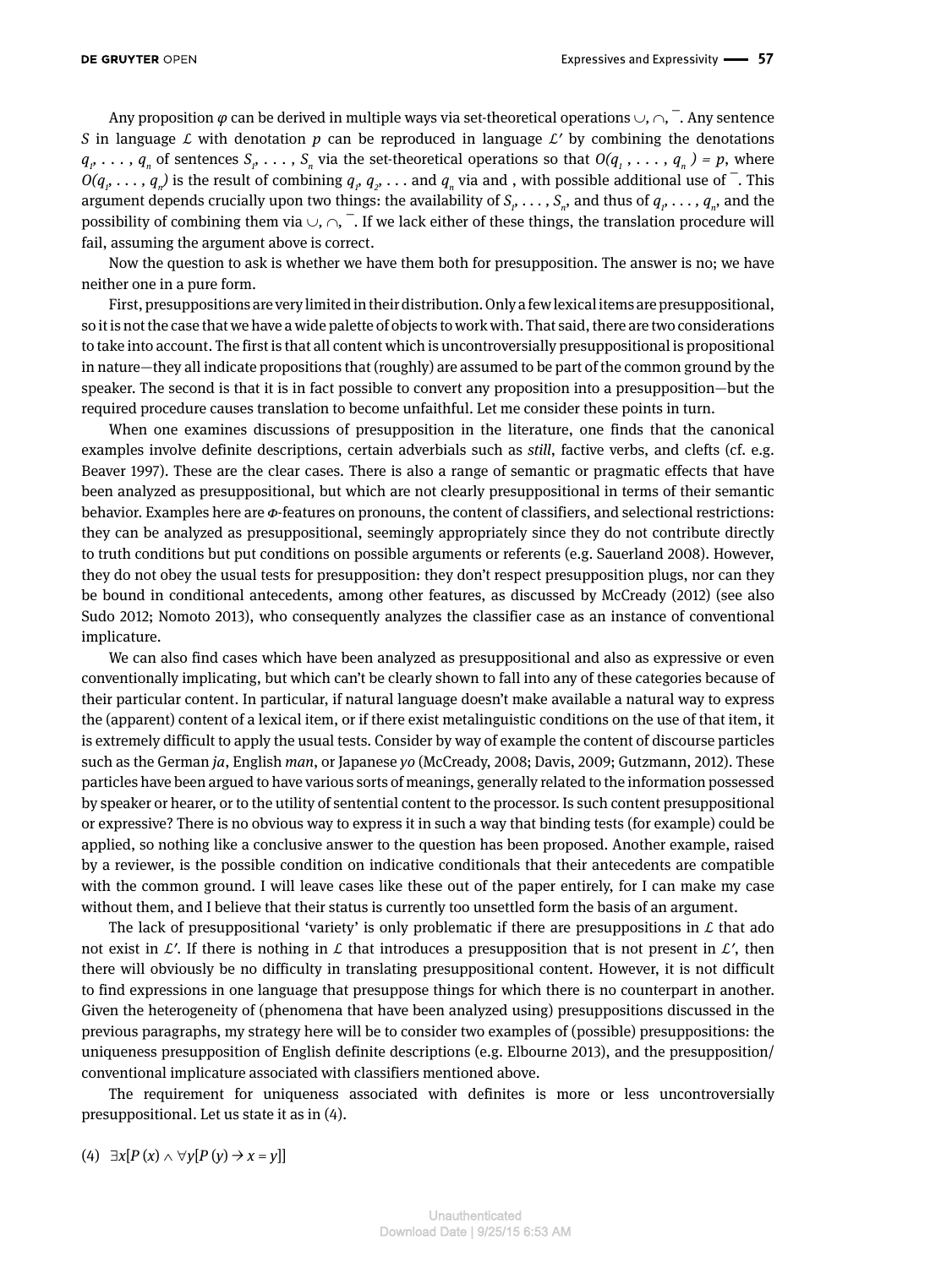This of course is a proposition. Now consider a translation of a noun phrase of the form *the P* into Japanese. Such translations present numerous problems for translation (more will be discussed in §3.2). There are many possible ways to translate such a definite in a discourse-initial context,<sup>6</sup> but two natural possibilities are as a bare nominal or as a nominal of the form *sono P* 'that P'. However, the former can be interpreted as indefinite, and so does not consistently come with a uniqueness presupposition, and the presupposition associated with the latter is not related to uniqueness but rather (as one would expect) to the usual presuppositions of demonstratives. In fact, there appears to be no direct and uncontroversial analogue to the English definite in Japanese, at least not one which comes with a uniqueness presupposition. This, then, is one case of the kind we are interested in.

For another example, consider the case of classifiers. Japanese, like many other languages of Asia, requires classifiers for numeral quantification: numeral noun phrases thus have the form *Numeral+Classfier+N*, where the particular classifier is tied to the type of noun used. Classifiers are quite various. For instance, there are classifiers for people, birds, long, thin objects, and pairs of shoes. If the wrong classifier is used, infelicity results, a fact which has caused many to think of classifiers as introducing presuppositions to the effect that the objects being counted are of the class associated with the classifier. This position has recently been contested by McCready (2012), who claims that they are conventionally implicating (see also Nomoto 2013). The case of classifiers is thus one of the controversial intermediate cases discussed above. Let us suppose for the purposes of this discussion that they are presuppositional, and assign them the following kind of denotation, illustrated here for the case of *nin*, the classifier for human beings.7

#### (5) �*nin*�= λ*P∂*[*P* ⊆ *Human*]{*x* : *x* ∈ *Atom*(*P*)}

The above restricts the argument of the classifier, assumed here to be the nominal predicate, $^8$  to the atoms comprising the predicate denotation (cf. Chierchia 1998), and presupposes that it quantifies only over human beings. (I use the *∂* notation to indicate presuppositional content.)

The question now is whether English has any expression with an analogous presupposition. It appears that it does: the meanings of terms of venery like *flock of seagulls* or *murder of ravens*; but this class is rather restricted, and none of these are appropriate for humans, much less for classifiers in general. So here we have another instance of a case in which a presupposition (or, in this case, a conventional implicature) can be found in one language and not in another.

Is it possible to construct a presupposition in English that corresponds to the presupposition of *nin*, or one in Japanese that corresponds to the presupposition of *the*? Let us pick up, for a test case, the uncontroversial case of *the*. At first glance the project may appear trivial. We merely need to find a sequence of expressions which, when combined via  $\cup$ ,  $\cap$ , and  $\overline{\phantom{a}}$  yield the content in (4). It is not difficult to find such expressions. However, the result is plainly unsatisfactory, because the content is no longer presuppositional, but has strayed into truth-conditional content. The difficulty is that we need to add this content *as a presupposition*. Now this would be unproblematic if we were able to find presuppositional expressions in Japanese that had the relevant content. But there seem to be no obvious candidates.

Could we construct some from other presuppositions? This is what we did for the analogous case of truth-conditional content. But this won't work for the presuppositional case, for they are drawn from a domain which has only an attenuated compositional structure.

The first problem is that presuppositions are parasitic on truth-conditional content. There do not seem to be expressions that have presuppositions but no truth-conditions.<sup>9</sup> This means that, even if we find expressions with the right sort of presuppositions, using them will introduce undesired truth-conditional

**<sup>6</sup>** I make this stipulation in order to filter out irrelevant pronominal translations.

**<sup>7</sup>** If they are conventionally implicating, the argument transfers directly to the discussion of conventional implicature presented later in this section.

**<sup>8</sup>** In fact, this is morphologically unrealistic: the classifier actually combines with the numeral, so its denotation must function to restrict the first argument of the numeral quantifier. See McCready (2012) for discussion of this point. The simplification here is made for purposes of exposition; I do not believe it has a serious impact on my argument.

**<sup>9</sup>** Again, discourse particles such as the Japanese *yo* may be exceptions here, but they will not help us in the present context.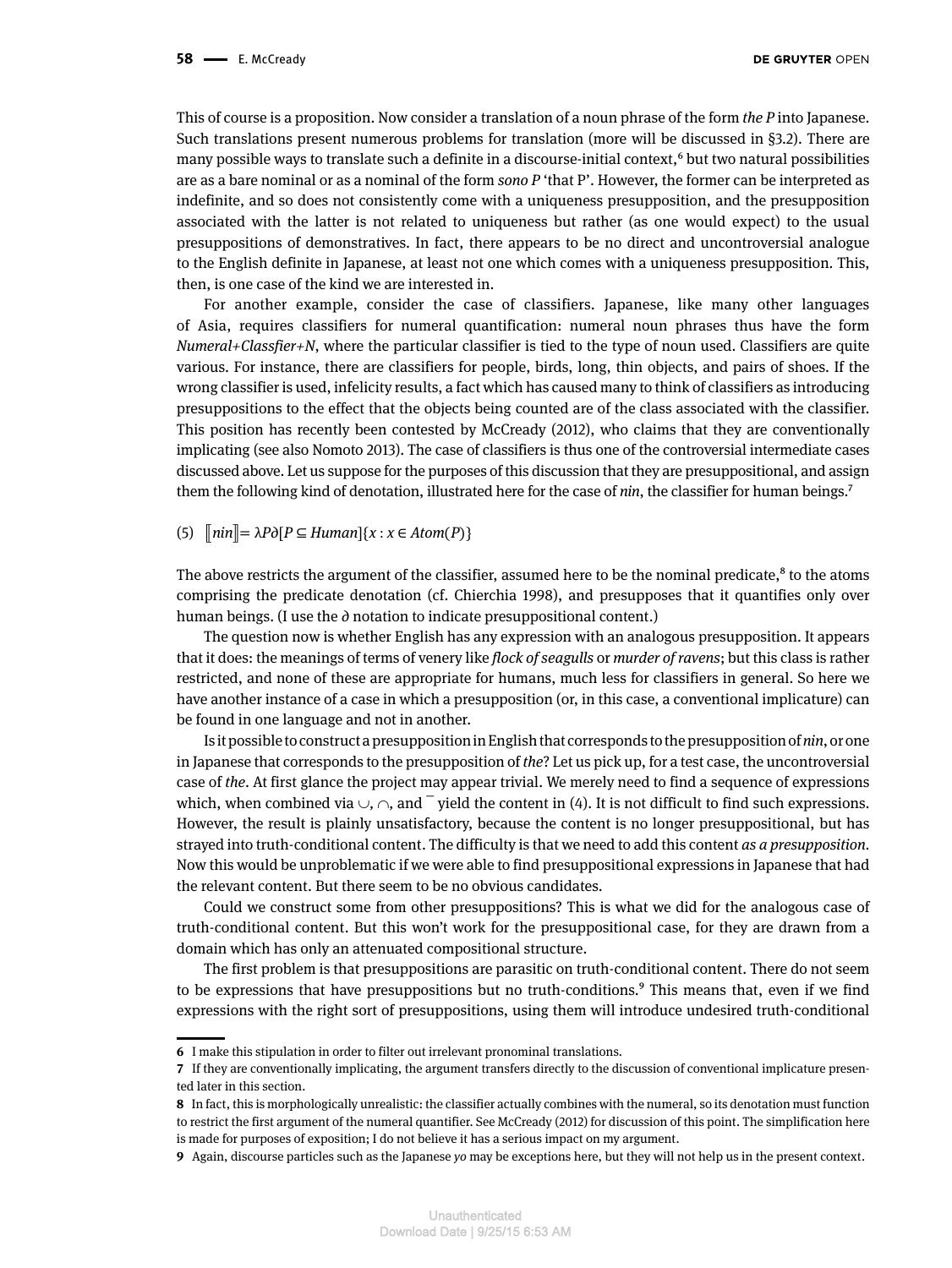content superfluous to the translation. Suppose, for instance, that we make use of the factive verb *shiru* 'know'. This verb is generally taken to presuppose the truth of its complement,10 so we can use it to create the desired presuppositions by placing them in the complement of *shiru*. We therefore can utilize the Japanese translation of the following sentence:

#### (6) The speaker knows that there is a unique (salient) object satisfying *P*.

This statement indeed presupposes uniqueness. This is what we needed. However, it also adds extraneous truth-conditional content, namely that the speaker knows that. Of course, this is implicit in the presupposition as well. But adding it explicitly makes it available for felicitous denial, despite the fact that any non-metalinguistic denial targeting the presupposed content is bizarre. This proposal is thus a nonstarter.

There is another problem as well that keeps us from being able to use the technique we used above for truth-conditional content to produce the presupposition in (4). The reason we could make use of ∪,  $\cap$ ,  $\bar{\}$  in the truth-conditional case was the existence of the natural language expressions *and, or, not*. These expressions can be used to *alter* the truth-conditional content which is expressed. But there is no corresponding way to modify or alter presuppositional content. We can conclude that the reason for universal translatability lies in the possibility of modification. If we can't compositionally produce complex expressions, we can't translate (in the general case). The first question, then, gets a negative answer: expressions containing presuppositions cannot in general be given faithful translations.

Let us turn now to the second question. What effect does this failure of translatability have on the expressive power of the languages in question? This question has a direct and simple answer: none. Whether or not a translation exists from L to L' for every sentence of L is not directly relevant to the question of expressive power. Why? There are two possible reasons for a failure of translation. The first is that one language can express things that the other cannot. This obviously corresponds to a difference in expressive power, but this is not what is going on in the present case. The other possibility is that one language contains content in a domain in which the other does not, but the second language can duplicate this content in a different domain. Suppose that L, L' have two domains of content each: call them  $D_1$ ,  $D_2$ . Then there may be  $\varphi \in D_1(\mathcal{L})$  such that  $\varphi \notin D_1(\mathcal{L}')$  but  $\varphi \in D_2(\mathcal{L}')$ . This corresponds to the current case: a part of the definite article's content is presuppositional in English, but cannot be (faithfully) reproduced as a presupposition in Japanese. Still, English can express that content, but in the truth-conditional realm.

This last consideration leads us to the final picture for presuppositions: one cannot always translate presuppositional content—otherwise stated, that content cannot always be given a semantically faithful paraphrase, but this doesn't mean that the presupposition in the source language can say something that can't be expressed *at all* in the target language. If we want a genuine difference in expressive power, then, we must look elsewhere.

We now turn to a potentially more controversial case of failure of translation, that of conventional implicatures. Conventional implicatures were originally discussed (briefly) by Grice (1975), and were subsequently given a detailed analysis from a linguistic perspective by Potts (2005). According to Potts, conventional implicatures can be defined as the class of expressions whose meanings have the following four characteristics:

#### (7) a. The meanings are conventional

- b. They introduce commitments, and so entailments
- c. These commitments are speaker-oriented
- d. The content they introduce is independent of 'what is said' (understood in the sense of the 'ordinary' truth-conditional content of the sentence containing them)

**<sup>10</sup>** See Williamson (2000) for a different view of *know*; it should also be noted that there is some controversy about the behavior of attitude predicates with respect to factivity in languages including Japanese.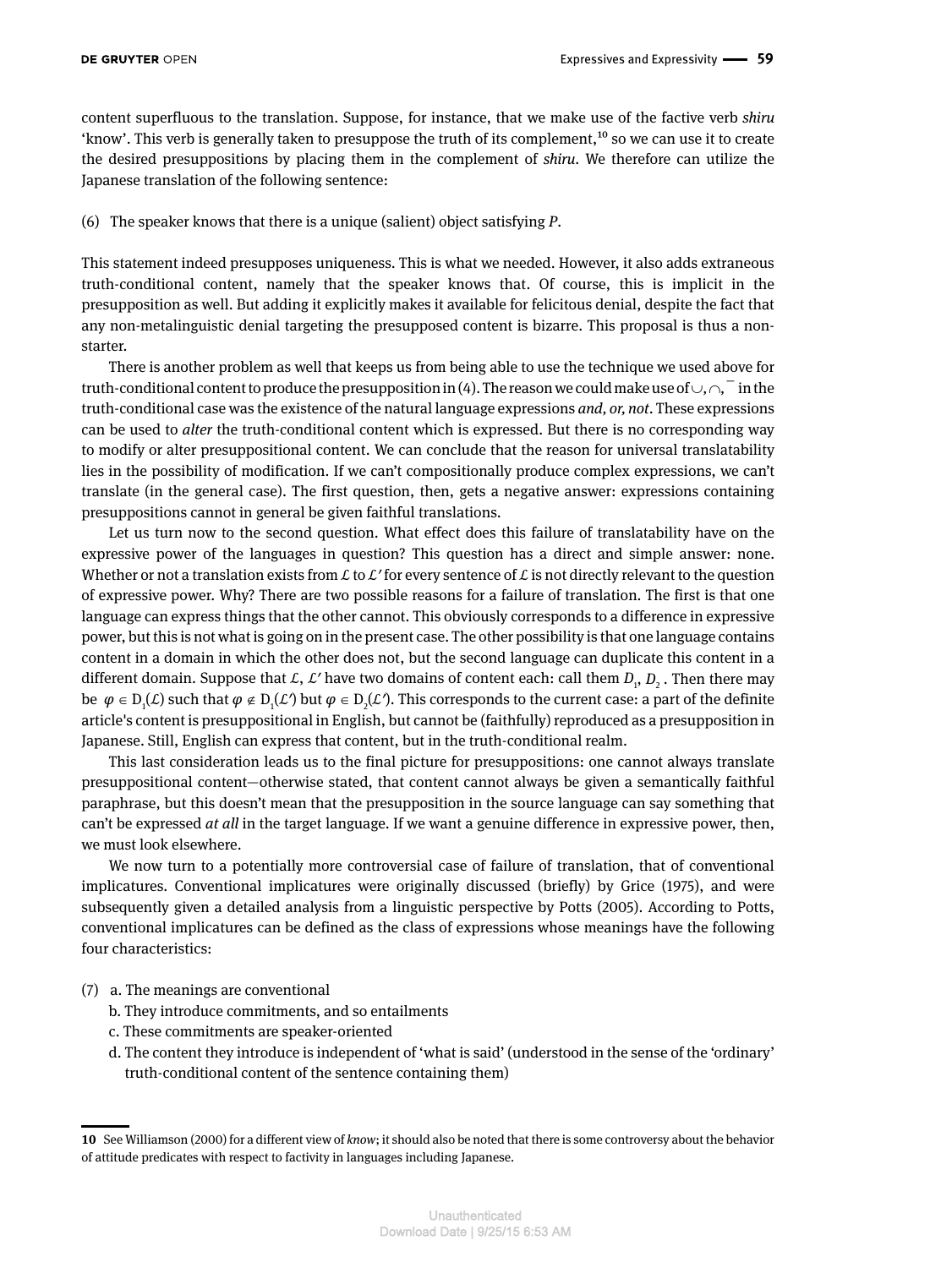Potts notes several classes of linguistic object that have these characteristics.<sup>11</sup> The one we will focus on here is the class of nominal appositives.

(8) Lance, a cyclist, won the Boston Marathon.

Here, the content of *a cyclist* has all the characteristics above: it is a commitment of the speaker, and is independent of what is said. This latter fact can be seen in two distinct ways. The first is by attempting to embed it under semantic operators that function in the truth-conditional domain. The second is by attempting to deny it.

- (9) a. Lance, a cyclist, did not win the Boston Marathon. b. If Lance, a cyclist, wins the Boston Marathon, he might well end up with a celebrity girlfriend.
- (10) a. A: Lance, a cyclist, won the Boston Marathon. b. B: That's not true.

In the examples in (9), it is clear that whether or not Lance is a cyclist is independent of whether the sentence is judged true.12 The truth of (9b), for instance, is conditional only on what would be the case if Lance won the Boston Marathon; whether he is a cyclist is immaterial, though if he is not the sentence is inappropriate. In the dialogue in (10), B denies only that Lance won the Boston Marathon, not that he is a cyclist. Thus we can see that the content of nominal appositives like this one is independent of truth conditions.

The application of the first condition is slightly more difficult, and it is here that our potential problems of translation start to appear. The first condition states that the relevant meaning is conventionalized. But obviously *a cyclist* is not associated with any convention that makes it introduce a conventional implicature; sometimes, indeed most of the time, it is just an ordinary indefinite. Potts takes it that what is conventionalized here is not the meaning of the words themselves, but rather the appositive construction. He analyzes this construction as associated with a comma feature which both introduces a conventional implicature and gives the appositive construction its characteristic English intonation.

Now we might wonder: can we find similar constructions in all languages? The answer is no: at least, it is not the case that every language has a construction that means roughly the same as nominal appositives and makes use of a direct analogue of the comma feature. Let us again use Japanese as an example. The construction that is usually taken to correspond to apposition in Japanese is simple: it involves simply adjoining a noun phrase to the 'host' noun phrase via the genitive postposition *no*. This yields the following as a translation of (8).

(11) jitensha-nori-no Lance-ga Bosuton Marason de yuushoo shita bicycle-rider-Gen Lance-Nom B. M. in victory did 'Lance, a/the cyclist, won the Boston Marathon.'

This construction is not associated with any special intonation, and so (presumably) lacks the comma feature. As a result, it is not a direct correlate of English appositives, and it's hard to see how the meaning can be regarded as conventionalized in the relevant sense. Still, this doesn't mean that any translation problems arise from appositives. The Japanese construction means more or less the same thing as the English one, and so there seem to be no major difficulties in translating between the two.<sup>13</sup>

**<sup>11</sup>** Notably, Grice's original example, connectives like *but*, is not among them.

**<sup>12</sup>** See Dever (2001) for a different intuition.

**<sup>13</sup>** A reviewer wonders whether this argument is weakened by the lack of special intonation in Japanese; if Japanese lacks the comma feature, then isn't it problematic that translation is possible? I believe that actually it is the opposite: here, we see that the lack of the same locus of the conventional implication does not bar translation, so worries about translatability of conventional implicature can be defused still further.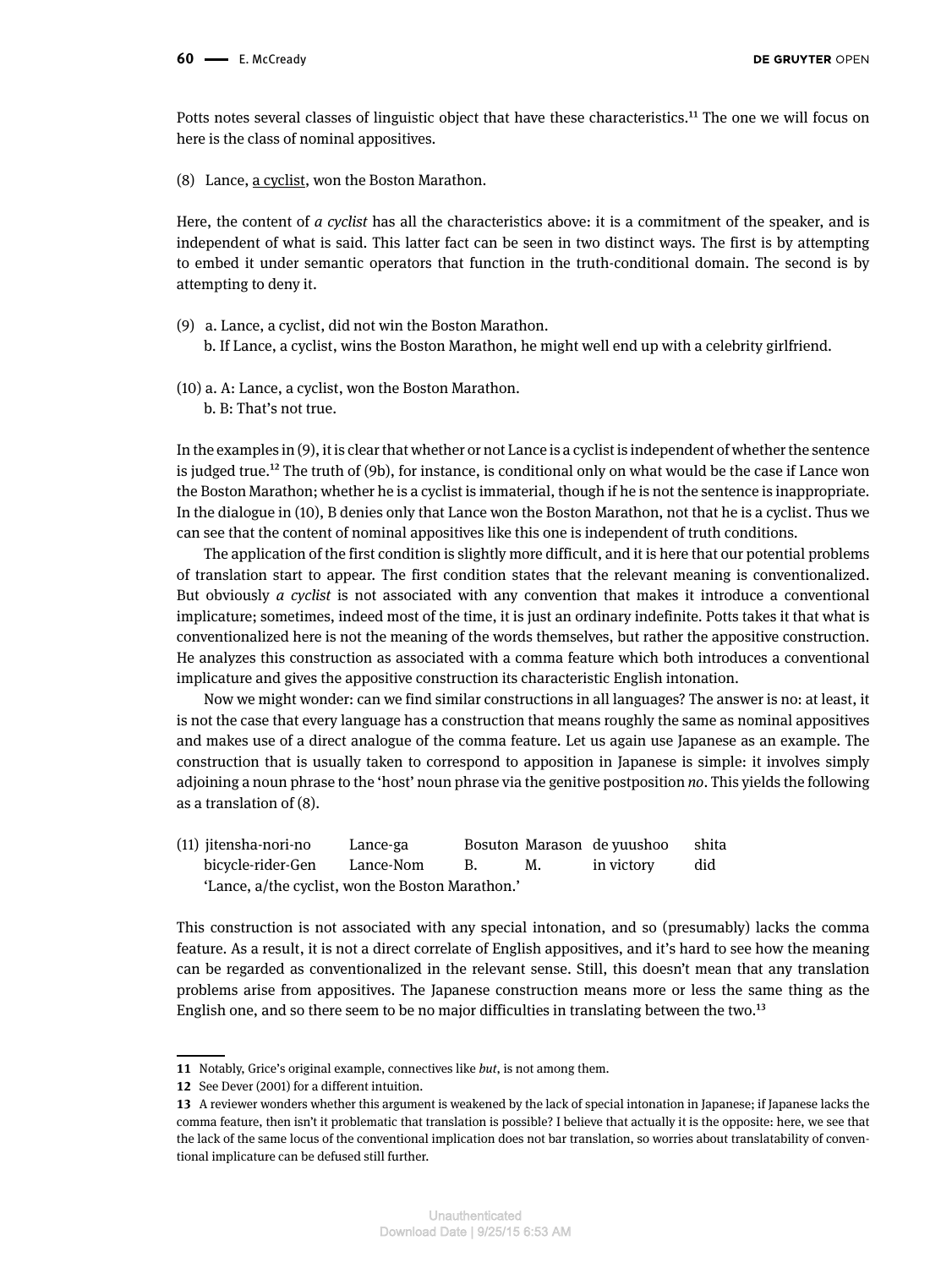Of course, we may nonetheless get distinctions in translatability here: for instance, if we wished to translate the Japanese example above, we would not know (lacking a context) which of the following was meant:

- (12) a. Lance, a cyclist, won the Boston Marathon.
	- b. Lance, the cyclist, won the Boston Marathon.

But this is the problem of translating bare nominals, and is not the result of using the appositive.

The reader may now be wondering why I brought up conventional implicatures, and appositives, at all. They introduce neither translation problems (assuming that a given language has an analogue of this construction) nor, by extension, differences in expressive power. There are two reasons. The first is completeness: after presuppositions failed to change expressive power, it was natural to investigate conventional implicatures. The second is more substantive: something important can be learned from the above discussion. Appositives (and probably non-expressive conventional implicatures more generally) are not good candidates for producing differences in expressive power at all. The reason is that things like appositive clauses always get produced from other, existing, lexical items: *a cyclist, who is from Texas*, and so on. This is analogous to the case of presupposition and should be understood as an indicator that we do not have an extension in expressive power. The use of existing lexical items makes it impossible to express anything genuinely disjoint from truth-conditional content.<sup>14</sup> The strongest distinction we can get is the case of presuppositions above, where a meaning  $M$  was part of a domain  $D_{_1}$  in  ${\mathcal L}$  but part of a different domain  $D_2$  in  $\mathcal{L}'$ . We therefore can see more clearly where we must look if we want to find such differences: in an area where we have genuine differences in what *individual lexical items* can express. I turn now to a case where we do find a real difference, but differences relevant only at the PE level, not the level of expressiveness EE that will concern us.15

### **3.2 Discourse Anaphora and Linguistic Side Effects**

Another place we find expressions that cause genuine problems of translation is in expressions with what have been called 'linguistic side effects' (Shan, 2005). Linguistic side effects are results of the use of some expression that are not related (in some sense) to the expression of truth conditions, which is taken to be the primary function of language. For instance, consider (13).

(13) A man walked in.

(13) is true iff there is some individual who both is a man and walked in. An utterance of (13) communicates the speaker's belief that these conditions hold in the world. But using this sentence also does other things: for instance, it indicates the speaker's willingness to communicate with his interlocutor, and that his vocal cords are functional. These are side effects—information conveyed by using the sentence, but information which is not the main goal of the utterance. The side effect relevant for our purposes is that use of (13) also licenses discourse anaphora.

(14) A man walked in. He looked cold.

Singular indefinites like *a man* make available the possibility of using singular pronouns. This effect is a direct result of their primary meaning, but still is not the primary meaning: thus the notion of 'side effect.' Note that singular indefinites do not license plural pronouns.

**<sup>14</sup>** Excluding cases in which a sequence of words are frozen and acquire an independent meaning, of course.

**<sup>15</sup>** The conclusion follows for appositives and presuppositions. It would not necessarily follow for conventional implicatures that come from lexical items or other sources such as intonation (Potts, 2007a).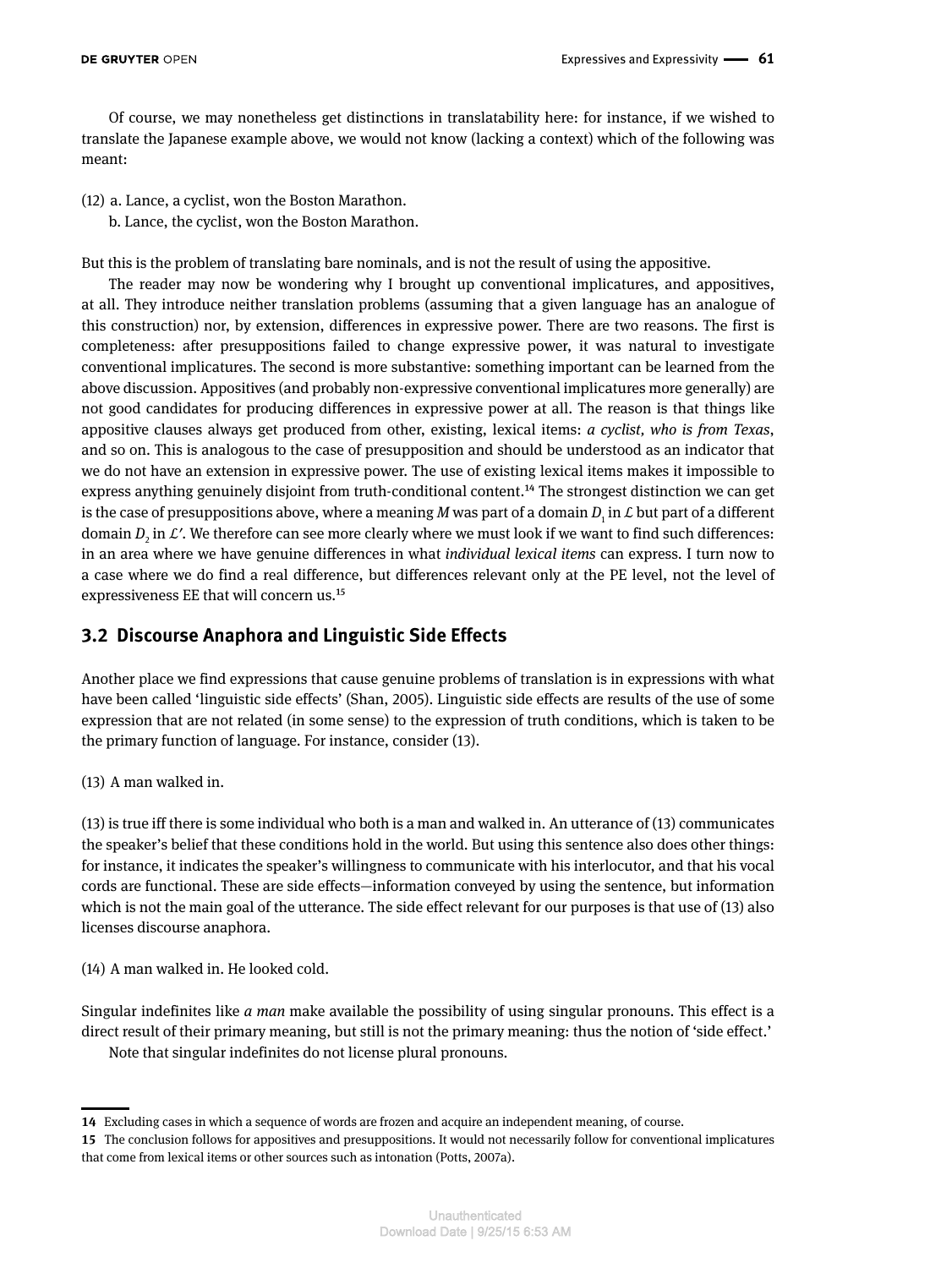(15) A man walked in. ?? They looked cold.

Conversely, *some men* makes available the possibility of using plural pronouns; but singular pronouns are infelicitous, so the pattern is the converse of what we see above.

(16) a. Some men walked in. ?? He looked cold.

b. Some men walked in. They looked cold.

Complications develop when one wants to translate expressions with linguistic side effects in a way that preserves these side effects. It turns out to be in many cases impossible.

Continuing with our example of anaphora licensing, let us consider possible translations of (13). I will use Japanese as the target language. The obvious candidate for translating the subject NP is a bare nominal. Many languages, including East Asian languages like Chinese and Japanese, make extensive use of bare nominals; these forms have a variety of interpretations. They can be understood as either singular or plural, as definite or indefinite, or even as generic (see e.g. Chierchia 1998; Dayal 1999 for more on these objects). As a result, they license a variety of kinds of anaphora. Here is an example from Japanese.<sup>16</sup>

(17) a. Otoko-ga haitte-kita. man-Nom came-in 'A man/Men walked in.'

> b. Kare-wa/Kare-ra-wa samu-soo datta. he-Top/he-PL-Top cold-EVID was 'He/They looked cold.'

Thus bare nominals enable both plural and singular anaphoric pronouns in later discourse, due to their inherent underspecification (or ambiguity).

No English expression duplicates this. The best we can do is a disjunction: 'a man or men,' but this fails as it sounds odd to use a singular pronoun after.

(18) A man or men walked in.

a. They looked cold.

b. ?? He looked cold.

Here, again, is a case where translation seems impossible, as noted by Wang and McCready (2006).

The reason in this case is related to the presupposition case, but differs in some respects. Presuppositional sentences asserting *ϕ* and presupposing *ψ* put conditions on context, specifically that the context support *ψ*; since there is no guarantee that an expression presupposing *ψ* is available in ℒ*ʹ*, translation may well fail. But this says nothing about the expressive power of  $\mathcal L$  or  $\mathcal L'$  as such. The anaphora case represents the same problem in the opposite direction of discourse; introduction of anaphoric possibilities has repercussions downstream in the discourse, but has little to say about what happened previously or what holds at time of utterance. Again, as we've just seen, there is no guarantee that paraphrases exist for some expression that have identical possibilities in terms of anaphora licensing. But, again, this has nothing to do with expressive power *per se*. So, in both these cases, while no effective translation exists, expressive power remains the same.

**<sup>16</sup>** A few comments: the plural suffix *-ra* has been extensively discussed by Nakanishi and Tomioka (2004). Tomioka (2006) provides a further puzzle. The suffix -*soo* is an inferential evidential; more information on it can be found in McCready and Ogata (2007).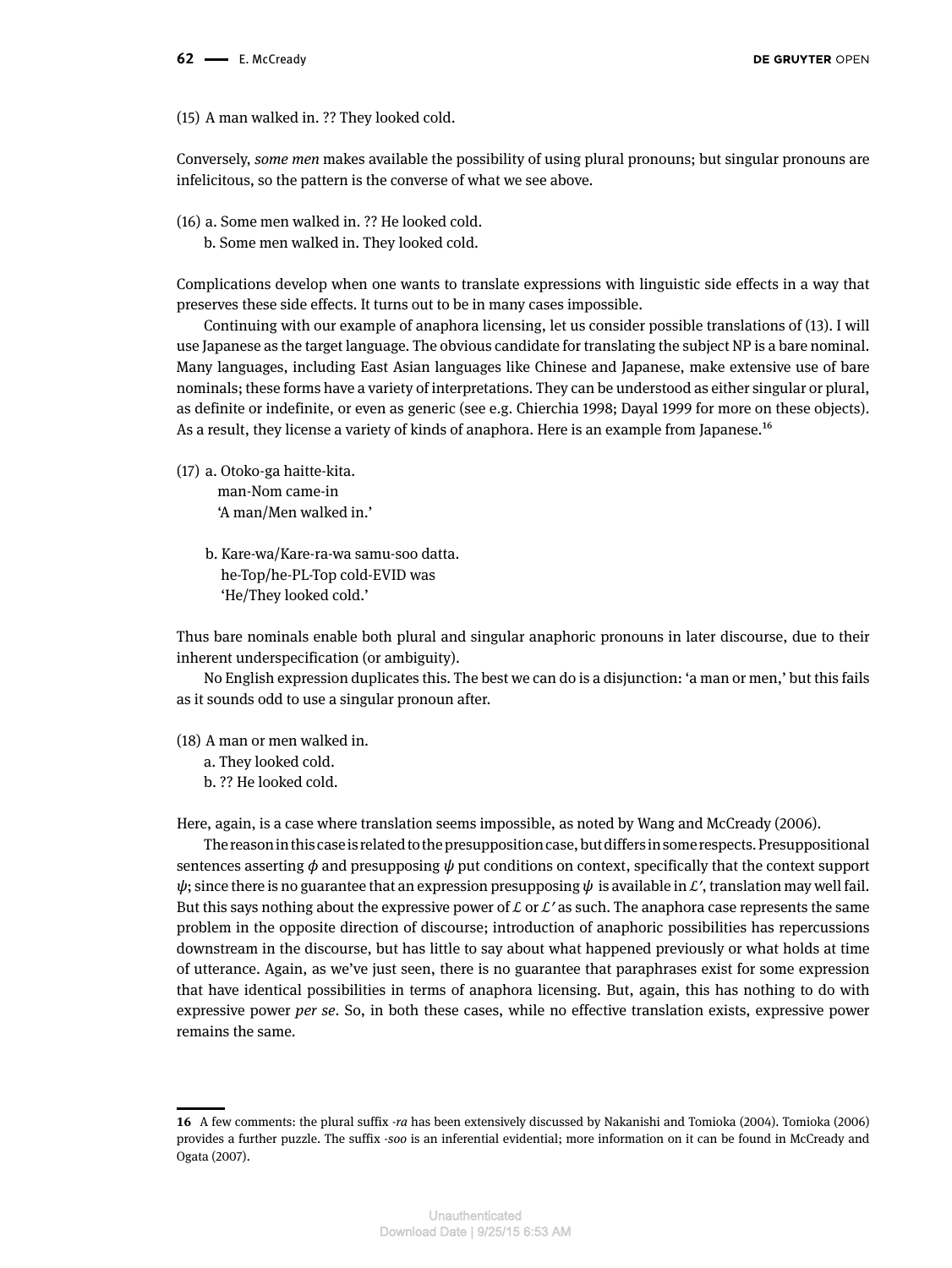## **4 Differences in Expressivity**

The last kind of case I want to consider involves what have recently been called *expressive meanings*. I first lay out what these meanings are and give some examples in 4.1, which will clear the way for considering our main question, whether they can induce differences in expressivity, which we turn to in 4.2. The conclusion will be that this area of language is the only one that offers genuine differences in expressive power.

### **4.1 Defining Expressive Meanings**

Let us begin by looking at some examples of expressive meanings, in (19).

(19) a. Where is my goddamn wallet?

b. Ouch.

In the above we see two distinct kinds of expressives. (19a) is a standard kind of example in this area (cf. Potts 2005, 2007b). Notice that *goddamn* in this example, along with other 'swear words' like *fucking* or *bastard* are not strictly descriptive: none of them retain their literal meaning. My wallet in (19a) has not been damned by any god, nor need John be the son of an unmarried woman to be a bastard, and so on. Instead they indicate something about the speaker's mental state and her attitudes toward the denotation of whatever linguistic object they modify. In a sense, their use expresses something about the speaker, not about the object. This is the reason they are called expressives.

(19b) is a different kind of example discussed in some detail by Kaplan (1999). Here, again, what is expressed is speaker-dependent: the sentence indicates in a null context that the speaker is in some relatively minor pain.17 But this content is not truth-conditional in any way. One could not turn to someone who has just said (19b) and say 'But that's not true!' Doing so would make no sense, for the speaker has not made any claims about truth. She has merely expressed something about her mental state. Something similar happens in (20).

(20) a. Hello.

b. Goodbye.

c. Thanks.

Nothing here has been said that is true or false; but something has been expressed that may or may not be appropriate in a given setting. Kaplan therefore calls these *situational meanings*. We will see more of them shortly.

One unifying characteristic of the above expressions—as noted by Potts and others—is that they are very difficult to paraphrase satisfyingly, if not completely impossible. What is the right paraphrase of 'Hello'? How should one rephrase 'your fucking dog' in a way that retains its meaning? The first question does not even admit a reasonable answer, as far as I can see. The second has been tried often in bowdlerized speech;

**<sup>17</sup>** Actually this characterization is too simple. (19b) could very well express that the speaker thinks that something must have given minor pain to someone else, e.g. if a friend hits his thumb with a hammer while doing some home carpentry, one might well say 'ouch' in empathy. This sort of empathy is probably best considered as a shift in the logophoric center, so the best characterization of expressives might well be as terms that indicate something about the logophoric center. This would fit in well with observations that have been made by Kratzer (1999) and Schlenker (2003) about shifts in expressive interpretation under attitudes; existing accounts of logophoric shifts in such contexts could then come into play (e.g. Schlenker 2003; Anand and Nevins 2004; McCready 2007a,b). I will not pursue these points further here.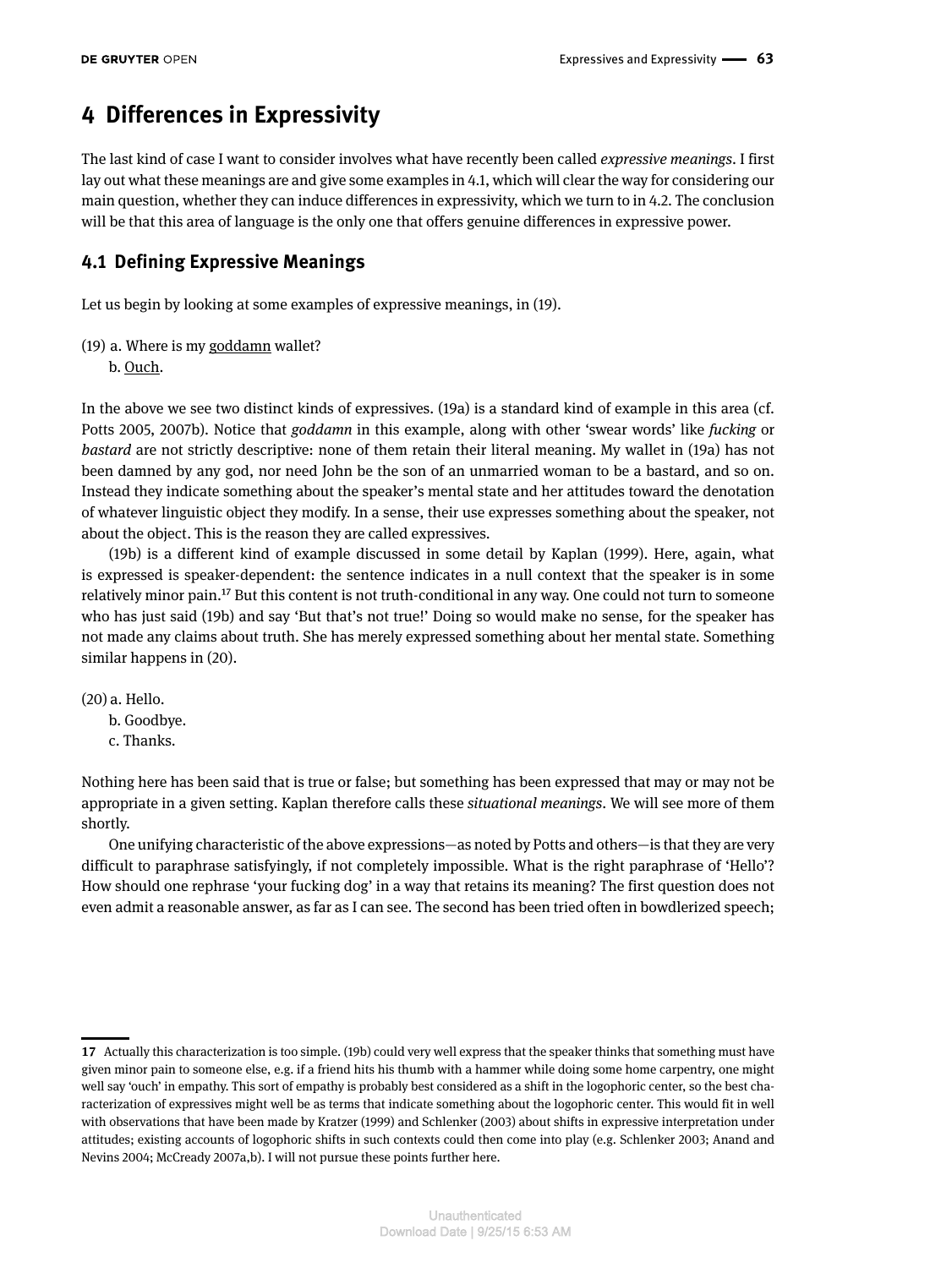the ubiquity of words like 'flipping' or 'dang' indicates that expressive content cannot be done without in these cases.18

Potts (2007b) provides a definition of expressive meanings, as he did for conventional implicatures. There are some commonalities to the two definitions—notably independence— but they are mostly distinct.

- (21) *Expressives* are items that satisfy . . .
	- a. Independence: Expressive content contributes to a separate dimension of meaning
	- b. Nondisplaceability: Expressives predicate something of the utterance situation
	- c. Perspective dependence: Expressive content is evaluated from a particular perspective (often the speaker's)
	- d. Descriptive ineffability: Speakers are never fully satisfied when they paraphrase expressive content using nonexpressive terms
	- e. Immediacy: Expressives achieve their intended effect by being uttered
	- f. Repeatability: Repeating an expressive strengthens its content; it is not redundant.

Note that (21d) is the property described above of lacking acceptable paraphrases. It is easy to see that this property might have repercussions for expressive power, which, as we will see, is the case.

These properties look pretty different from what we have learned about truth-conditional content. In fact, Potts has taken them to motivate a very different semantic treatment of expressive content from what we are used to for truth-conditional content—different enough that it is not easy to approximate it fully with our simple set-theoretic toolkit.

Potts takes expressives to function just to *change the context* in particular ways. On standard analyses of assertion, of course, truth-conditional content also changes the context (e.g. Stalnaker 1979; Veltman 1996), by eliminating possible worlds in the belief set of the interpreter (and in the common ground) that are inconsistent with the newly learned information. For instance, suppose that an asserted proposition  $p$  contains  $w_{_I}$  and  $w_{_2}$  but not  $w_{_3}$ , while the information state of the hearer before update contains all three worlds as live possibilities. Then  $\{w_p, w_p, w_3\} + p = \{w_p, w_2\}$ . Notice that we can think of this as just one parameter of the information at play in a conversation. It involves only 'factual' information, information about what facts hold in the world, that can be potentially denied—i.e. it represents propositional content.

Potts's idea is that expressive content works on a different parameter of information, specifically (in the case of items like *damn*) a parameter that marks how individuals feel about objects in the world. If this is the case, it is not hard to see why some expressives might not translate—in the target language, there just might not be expressions that indicate the same feeling; or, for situationals, which we might take to indicate that the utterance takes place in a certain kind of context, situation.19 Note that propositional expressions won't do the job: they don't change the right context parameter. This is one way to understand the reason that expressives cannot be denied.20

- (22) a. A: That damn dog came in again.
	- b. B: That's not true ...

With this general information about expressives in hand, we can turn to the consideration of their expressive power.

**<sup>18</sup>** I should note that Geurts (2007) questions how unique this trait is to expressives, arguing that even words like *dog* don't have completely satisfying paraphrases. While this may be true, these words do seem to have paraphrases that are *truth-conditionally equivalent*; one can string concepts together until their totality picks out the class of dogs, as discussed in section 2. It seems to me that this is where the difference lies.

**<sup>19</sup>** I am not aware of any fully developed formal analysis of situationals, but the suggestion in the main text surely represents one possible story.

**<sup>20</sup>** Potts's analysis is different in that it makes use of a special semantic rule developed for conventional implicatures in his earlier work.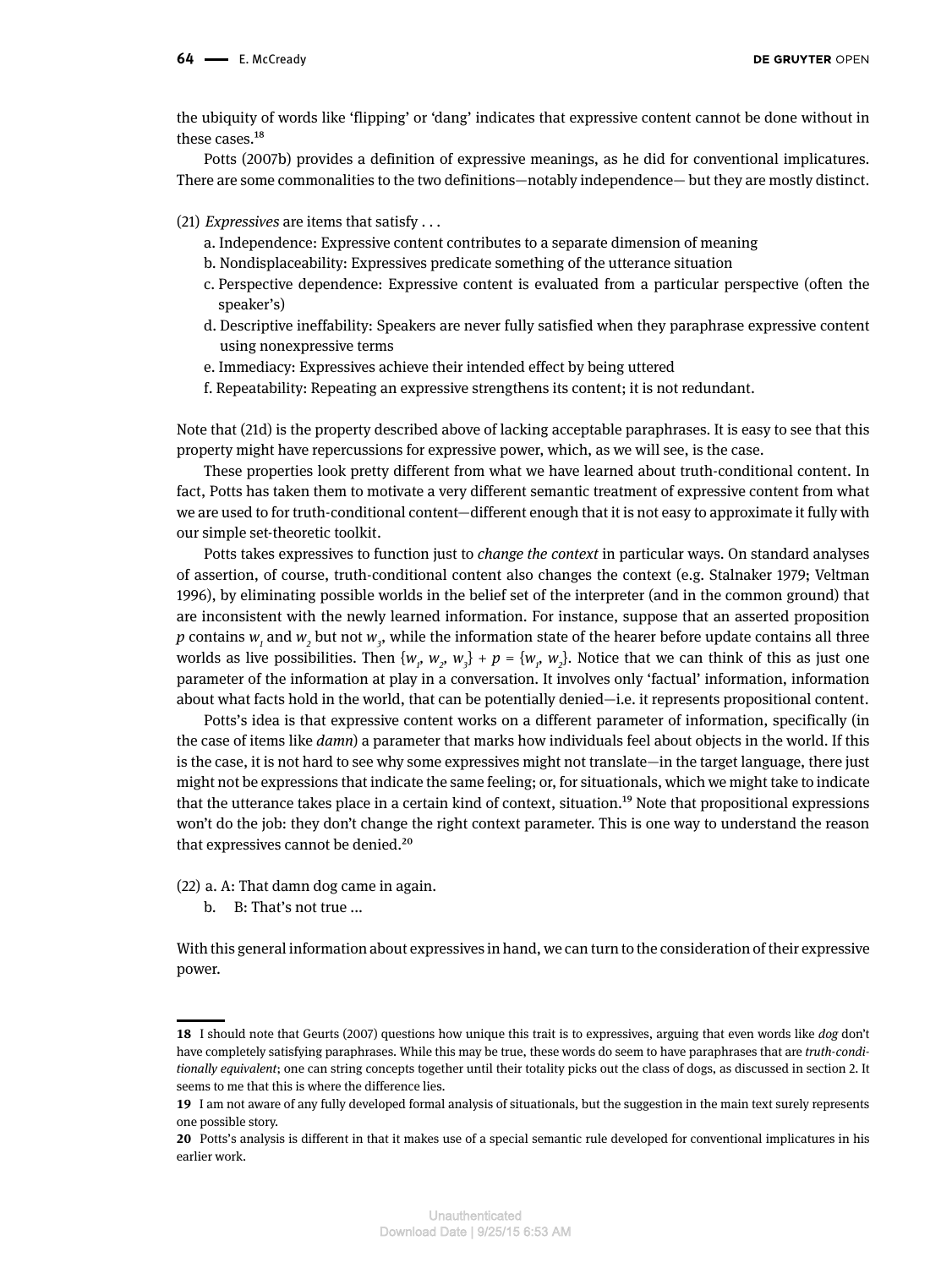### **4.2 Differences in Expressiveness**

We are now in a position to ask whether languages can differ in what they can express using expressive content. This case is the last where we can try to find a genuine difference in expressive power.<sup>21</sup> To approach this question, we should consider what we have learned from our previous cases. From the truthconditional case we learned that the possibility of translation depends on the availability of sentences  $S_p$ ,  $\ldots$ ,  $S_n$ , and thus of propositions  $q_1$ ,  $\ldots$ ,  $q_n$ , and the possibility of combining them via ∪, ∩,  $\bar{\ }$ . This is just to say that we need a) enough meanings and b) ways to combine them, in order to always be able to translate. From the presuppositional case and that of conventional implicature we further learned that just not having the above ingredients does not necessarily indicate a difference in expressive power. We saw that there are presuppositions that could not be translated *as presuppositions* without introducing extra content, but still could be translated as truth- conditional content. This means that there is no difference in expressive power as such. The conventional implicature case further showed that differences in expressive power should be looked for at the level of lexical items; although constructions introducing 'special' kinds of content may not be effectively translatable, this does not indicate a difference in what can actually be expressed. So at this point we are looking for content associated with individual lexical items that cannot be translated at all, not just content that cannot be translated as expressive content.

Thus, to find difficulties for translation, we must show that there is a language  $\mathcal L$  that has expressives carrying content which is not any expressive in a second language ℒ*ʹ*. We will now see that such cases are easy to find.

The first place we might look is to expressions like *damn* and *fucking*. Here, since it is not clear how to paraphrase these items, it is not clear what their correct translation should be. Candidate objects do arise. In the case of Japanese, we might try the nominal *kuso* 'shit' in its use as a nominal modifier.

(23) a. kuso gaki shit brat 'fucking brat' b. kuso oyaji shit old.man 'fucking old man'

Intuitively, the translation of these examples is natural. But there is a question about whether it *directly* corresponds to the meaning of *fucking*. Both indicate a strong negative attitude on the part of the speaker, in these examples. It is difficult to determine, however, whether the degree of strength this attitude has is the same in both cases. It is not hard to see that *damn* expresses a weaker attitude than *fucking*; but in the case of interlanguage comparisons, the situation is much more vague. One would like to look elsewhere to find a clearer example.

Such an example is easy to find. Honorifics have been argued by several authors to be expressive in nature (e.g. Potts and Kawahara 2004; Sells and Kim 2007; McCready 2010; Watanabe et al. 2014).<sup>22</sup> Here are two examples, one of a 'performative honorific' and one of a subject-oriented honorific.

(24) Ame-ga furi-mashita. rain-Nom fell-Hon 'It rained. [I am speaking nicely to you]

**<sup>21</sup>** The only remaining kind of content currently recognized is that deriving from conversational implicature, but this kind of content is not part of linguistic meaning proper and so is not a proper object for the present inquiry.

**<sup>22</sup>** Additional support for this analysis comes from the following observation. In Japanese news programs, interviews are usually provided with subtitles regardless of language. Japanese interviews are almost invariably subtitled without the honorific content. Potts et al. (2009) indicate that expressive content does not participate in a variety of 'matching' constructions such as ellipsis. It is therefore expected that this content can be factored out from the propositional content in contexts such as the news, where information about politeness is irrelevant or inappropriate.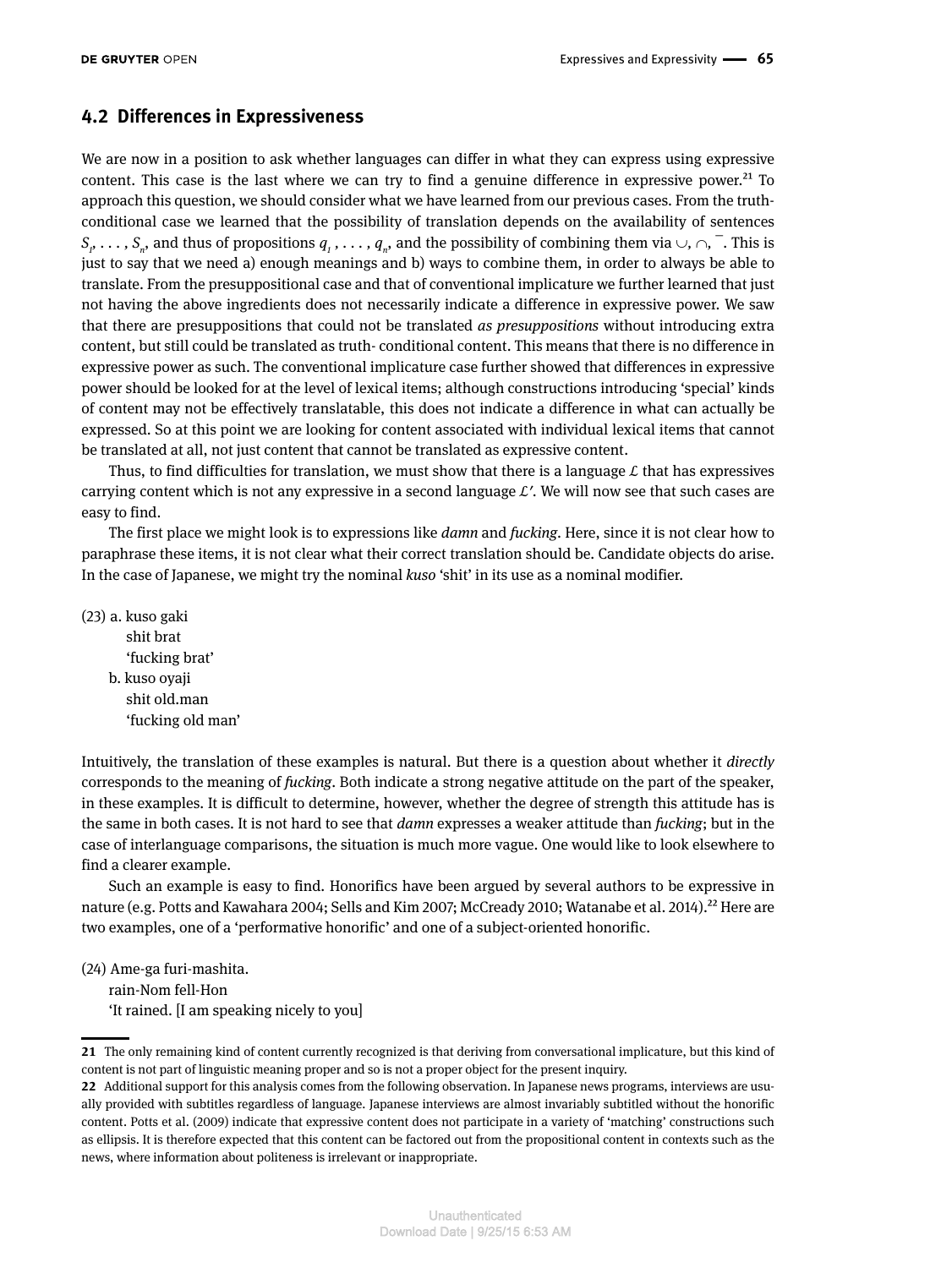(25) Sensei-ga omesiagari-ni natta.

teacher-Nom eat.Subj.Hon-Dat became 'The teacher ate. [the speaker honors the teacher]

Can these sentences be translated into e.g. English? To answer this question, we must first decide exactly how they should be paraphrased: what do they mean exactly? Potts and Kawahara (2004) give a gloss much like the one in (25) above: that the speaker honors the teacher.<sup>23</sup> This gloss is already slightly misleading. The speaker need not *actually* feel that the teacher should be honored, or in fact honor the teacher. The speaker need only feel that the expression is appropriate. Some alternative possibilities are given in (26).

(26) a. The teacher deserves respect.

- b. I respect the teacher.
- c. We respect the teacher.

However, none of these seem to quite capture the meaning of the honorific.<sup>24</sup> (26c) cannot be right, as the interlocutor need not have any feelings whatsoever toward the teacher for (25) to be appropriate. Somehow neither (26a) nor (26b) seems to fit the bill perfectly either: (26b) is too personal, (26a) too impersonal, despite its perspectival base in the speaker's attitudes. Thus a semantics based on genuine respect seems to be on the wrong track.

This situation is discussed extensively by McCready (2014). On the analysis of that paper, the context makes available a register, defined as a subinterval of [0,1]; intuitively, higher numbers correspond to more polite registers. The register of a particular conversation is determined on the basis of several factors: among others, the relative social positions of the conversational participants, their familiarity with one another, the situation of use. Honorifics are taken to specify particular registers, and their use is appropriate if the specified register is compatible with the actual one. In addition, the use of honorifics can have registershifting effects on discourse, which can have impacts on discourse-level patterns of honorific use (cf. McCready et al. 2013). It seems fairly clear that English lacks expressions with this particular meaning profile. If this judgement is correct (which it seems to be, as it has been corroborated by a large number of native speakers), this indicates that honorifics have no effective translation into English. This is not surprising, given the notion of ineffability in (21d). We can then conclude that different languages have genuinely different expressive resources.

The same point can be made by considering expressions with use-conditional content which directly concern situations of utterance. Here are two expressions from Japanese that give trouble.

(27) Otsukare.

(28) Yoroshiku.

The word *otsukare* is used in situations where the speaker perceives the hearer to have recently finished some substantial piece of work: for example, when both people have just punched out at work, or when the hearer has just escaped from a bore at a party.<sup>25</sup> It is also possible to add honorifics and tense to this term, which adds additional content:

**<sup>23</sup>** Their formal analysis is closely related, but ties honorification to emotive attitude in a problematic way.

**<sup>24</sup>** It is interesting to note the connection here with the debate about judges that has arisen with the relativist account of modality (DeRose, 2004; Egan, 2006; Stephenson, 2005). There, too, it has proved difficult to select a judge (or group of judges) that is appropriate for all situations. If this connection holds up, it provides further support for the notion that expressives involve a judge parameter, as proposed by Potts (2007b). This idea also connects to the discussion in footnote 17.

**<sup>25</sup>** Attempted translations of this expression found via Google included: *good job, you guys*!, *you must be tired, thank you for your hard work*, and *you're tired*. Plainly none of these are appropriate in all the situations above.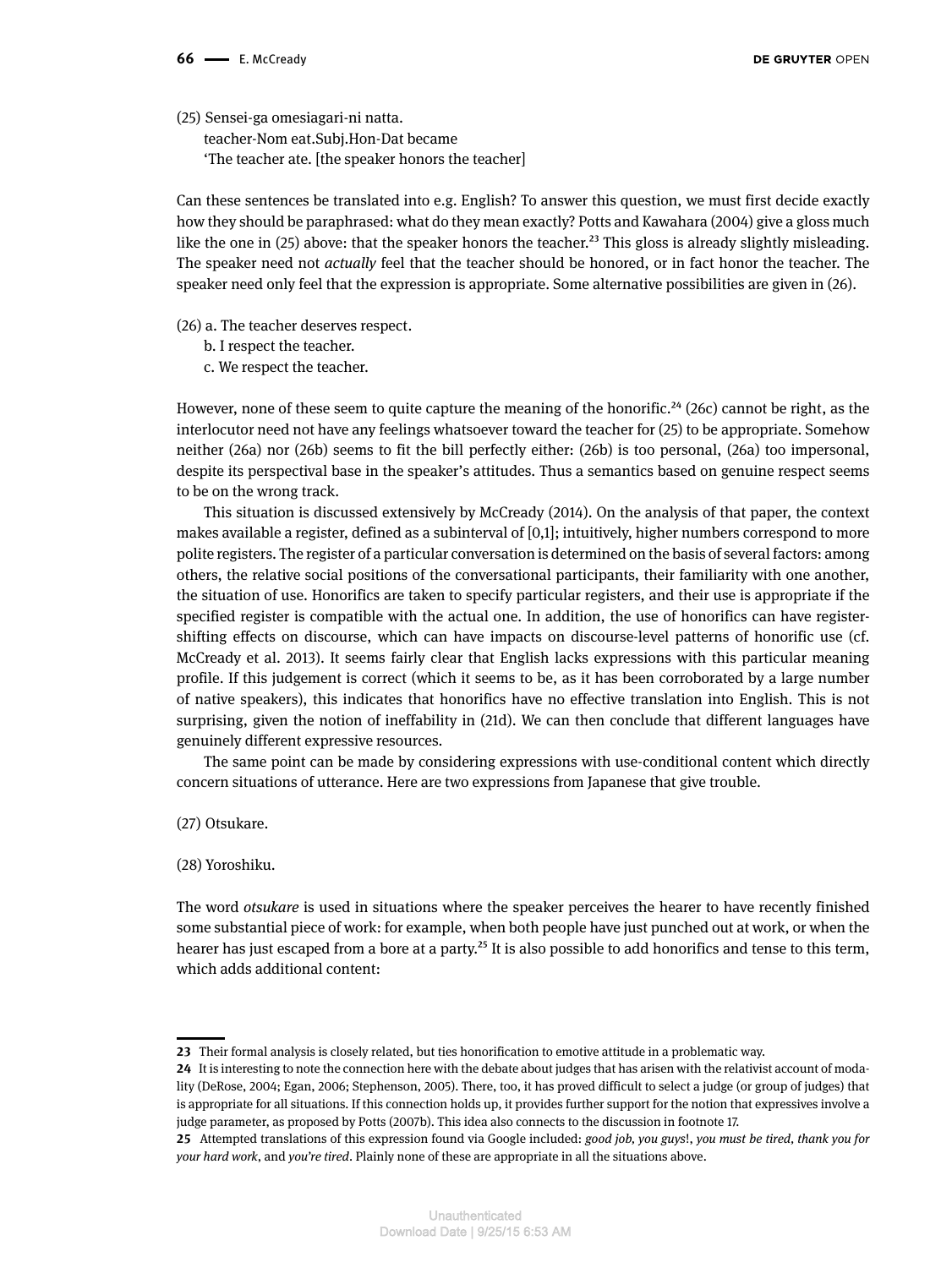(29) a. otsukare-sama desu

 OTSUKARE-Hon Cop.Pres b. otsukare-sama deshita

OTSUKARE-Hon Cop.Pst

*Yoroshiku* has a wide range of uses: in certain situations where the speaker is asking the hearer to do something, or when the speaker wants to express her hope that she and the hearer will have a friendly future relationship. This latter use is often translated as *Nice to meet you* or even *Please look on me with favor* because of its occurrence in greetings and introductions. Both words are extremely hard to paraphrase successfully; my attempt here can be considered only partly successful at best. Again, this is no surprise: it is just another instance of descriptive ineffability.

These expressions have no direct English equivalents, and no expressions in English have the same range of *uses* they have. This is just to say that Japanese and English have different resources with respect to situationals as well.

Now consider these two expressions (this contrast is due to Akiko Katsuyama):<sup>26</sup>

(30) Good morning.

(31) Ohayo.

These expressions seem to be (roughly) translations of each other, and are generally treated as such. But the second one can actually be used in the evening. In a situation in which workers on the night shift (or in an industry that operates at night) greet each other, *ohayo* is appropriate. However, it is very strange to use *good morning* in this situation.27 This indicates that the two are not equivalent: they have different conditions of use. But it is not at all clear how to distinguish them by e.g. modification, because expressives in general do not interact with truth-functional operators like  $\cup$ ,  $\cap$ ,  $\bar{\ }$  (as emphasized by Kaplan 1999). This means that expressives do not allow for modification of the relevant sort; but, as we have seen, the availability of compositional processes is needed if translation is to be possible in all cases.

Of course, modification was impossible for presuppositions and appositives as well. The difference with the present case is that expressives and situationals are associated with individual lexical items, and not with constructions (in the general case at least). The result of this combination of characteristics is that they are not translatable *qua* lexical items, and further that the content they introduce does not participate in the processes needed for translation to be possible. The conclusion is that in this area genuine differences in expressive power arise.

## **5 Implications**

The last section concluded that languages do differ in expressive power, but only in a very specific area: that of expressive content. It is natural to wonder why languages should differ in this particular kind of content, and, given this difference, what we might conclude about the nature of language and its relation to other kinds of cognitive processes. I cannot say anything definitive on these questions, but in this section I will venture some speculations on possible reasons for the facts.

It seems to me that the reason that languages differ in this area is precisely because of the nature of the content involved. Expressives say something about the speaker's emotional or non-verbal attitudes in a given situation; situational expressions indicate something about the properties of the situation in which they are uttered. Both sorts of content lack truth conditions. Notice, also, that (in many cases) the content

**<sup>26</sup>** This Japanese expression can also occur with an honorific.

**<sup>27</sup>** A reviewer suggests translating *ohayo* as 'greetings'. But the latter expression is felicitous at any time (that greetings are appropriate); *ohayo* is felicitous in the morning or at the beginning of a workday, but not otherwise (for example, I could not use it on returning home to my family from the office). The translation thus does not successfully capture the meaning of the word.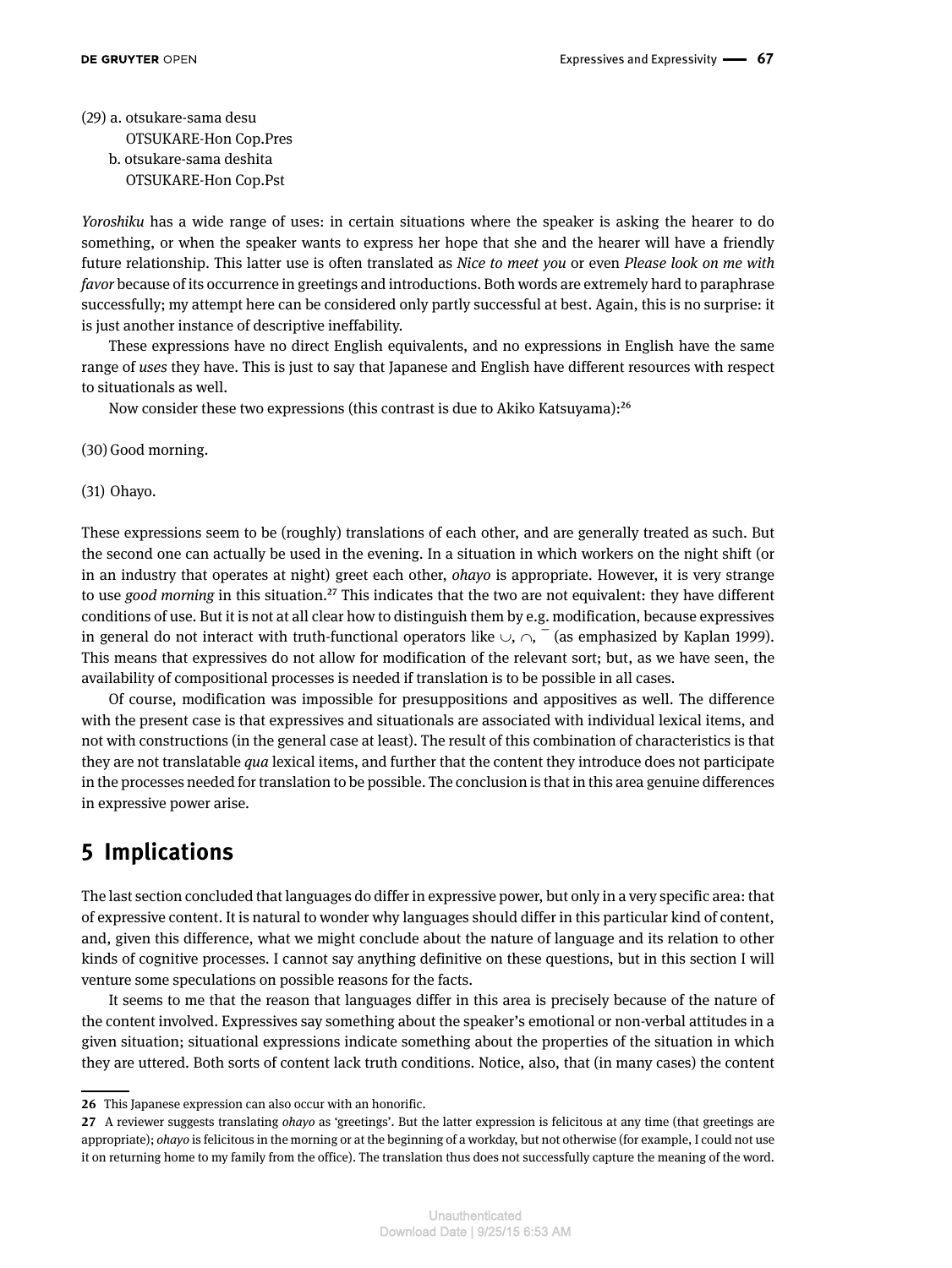of expressives can be conveyed in a way that does not involve the arbitrary symbols of language: we can communicate our emotional states through facial expressions or paratactic features of our utterances, or our attitudes toward the social status of others through our actions. It might be that this other means of expression contributes to the unavailability of compositional processes.

Given the above, two immediate possibilities arise for an explanation of why we might get variation in this domain. The first involves culture. Especially in the case of situational expressions, it is quite unsurprising that languages would differ; this part of language is quite plainly intimately connected to the culture of the language users, so it is natural that the expressions that culture finds a need for would be lexicalized. Of course, such an explanation has nothing to say about why we might find a difference between the situations in which it is appropriate to say *good morning* vs. the Japanese *ohayo*. The same thing might be said about honorifics, though it is not obvious why e.g. English would lack a formal/informal distinction on pronouns which is present in languages as close to it as French and German, so there are limits on how far this story can go. It also clearly does not hold for other expressives, as human emotions are not culturally dependent.

The second option involves the relation between language and thought. Suppose one accepts that any thought that involves language is propositional in nature.<sup>28</sup> Then, since expressives do not express propositional content (at least if one agrees with Potts and Kaplan), they are not used in thought, instead serving to modify the utterance context in this or that way. One might then conclude that language that is not used in thought does not need to be semantically invariant across languages.

Before closing the paper, I would like to briefly address two possible worries about the claims I have made here. I have claimed that expressives are not translatable in general. But this claim depends on the possible translations that one examines. Those I considered are not appropriate, but do they exhaust all the possibilities? One might view my claim as an argument from lack of imagination, rather than as anything definitive. Of course, I cannot directly counter this objection – there might be other possibilities I have not considered. In support of my conclusion I can only say that the lack of imagination is not only mine, but extends (as far as I know) to all the native speakers I have consulted. The problem seems to me to tie directly to the Pottsian ineffability of expressive content: given that it is difficult or impossible to paraphrase expressives, it follows that it will also be difficult or impossible to find a nonlexical translation for them (as we will be restricted to single words or morphemes). In the absence of corresponding lexical items, it makes sense that no translation would be available. Still, this is a theoretical argument, and empirical fact must be the final arbiter. A reviewer suggests a quantitative study of various possible translations with an eye to determining whether any possible translation is acceptable, or relatively acceptable, to native speakers. This would be interesting to carry out in the future.

A second issue concerns the procedure by which I have argued for differences in expressive power across natural languages. I have taken translatability to be diagnostic for such differences: if an expression *S* in language *L* carries content which cannot successfully be translated – in the sense of EE – into another language ℒ*ʹ*, then those two languages are taken to differ in what they can express. One could call this assumption into question in various ways. The most direct route doubts that failures in translation correspond to genuine differences in expressive power. I have claimed above that in fact they do not always: translation can fail in ways that have nothing to do with what can be expressed in language, as when a bare nominal expression in a language like Chinese makes available discourse continuations which correspond to distinct and semantically different terms in languages like English. Here we already have a failure of PE. But such cases are different from the expressive cases I take as my main evidence, where what fails to translate simply has an 'ineffable' content which lacks a content-level translation. For such cases, it does seem that we have genuine cross-linguistic differences in what can be expressed.

One final issue is raised by the previous paragraph. The procedure for finding differences in expressivity depends on finding failures of translation. I have targeted expressive content as a domain which gives rise to such failures, but there are others, notably in literary translation. Many authors note that particular culturally derived effects of using certain terms do not survive the translation process (e.g. Bar-On 1993).

**<sup>28</sup>** Note that this assumption leaves open the possibility that presuppositions are not just a tool for organizing discourse but also have a role in organizing thought, if thought involves language.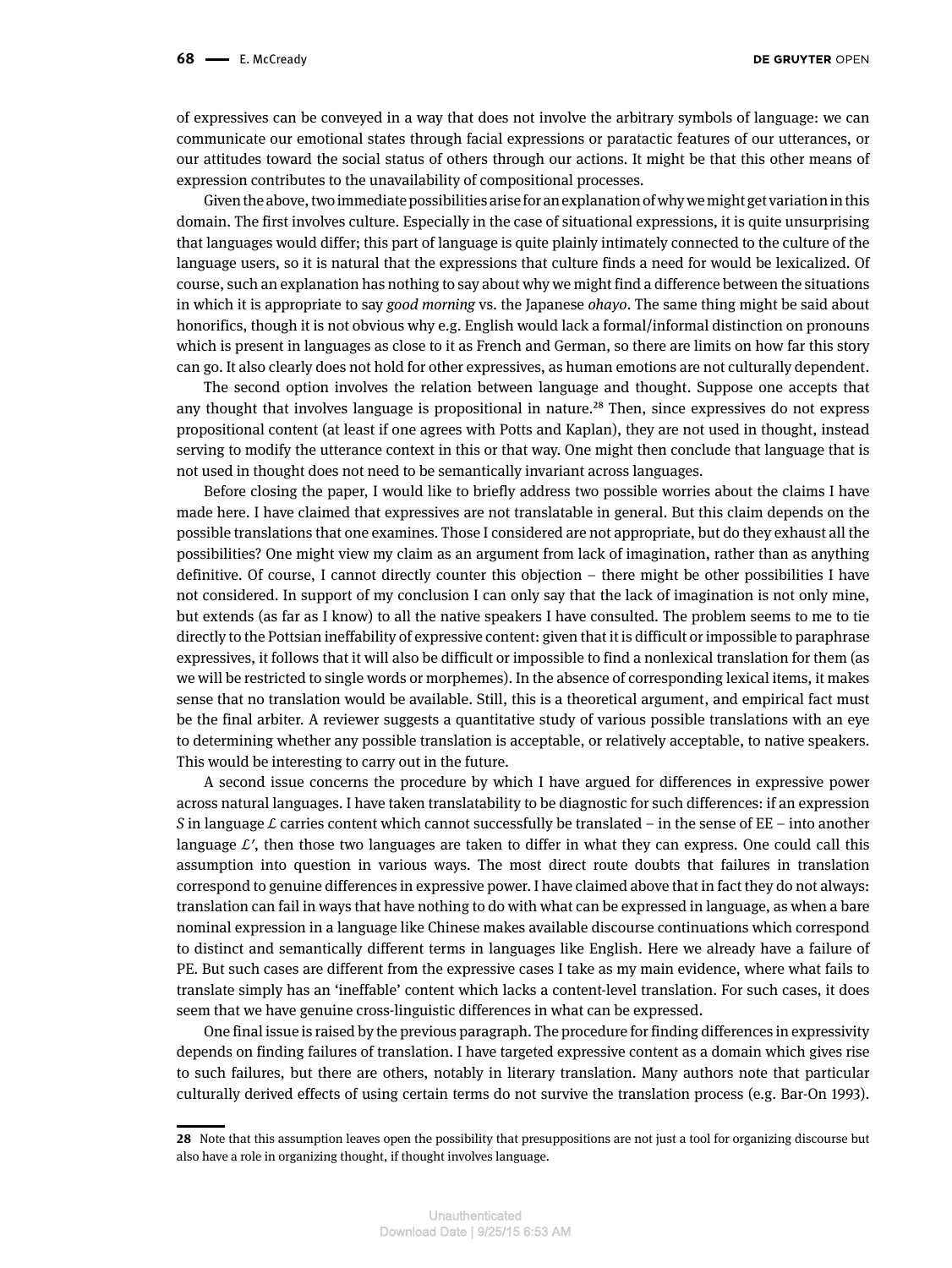This is problematic in particular for genres such as poetry, which often make direct use of these sorts of associations and shades of meaning. Another sort of example can be found in religious texts, which may require particular modes of interpretation to be comprehensible, which are not necessarily available in other cultural domains (for instance, consider the seemingly contradictory language in some Buddhist texts analyzed by Garfield and Priest 2003). We may now ask whether this kind of difficulty is caused by, or creates, differences in expressive power as well. This question, unfortunately, seems impossible to answer at our current state of knowledge, in that we lack any kind of proper formal analysis of meanings arising in this way. This seems to me a promising line for future research, both from the perspective of expressivity considerations and for semantics/pragmatics more generally.

Summing up, in this paper I have shown that, although languages do not vary in expressive power in the domains of truth-conditional content or other areas (presupposition, implicature) where meaning is constructed from expressions with truth-conditional content, they do differ in expressive power in what sorts of expressive content they can express, where propositional content is not involved. Of course, the argument I have made is founded on theoretical considerations, which of necessity are bounded by our current state of knowledge. The ultimate correctness of the thesis I have advanced must be decided empirically. In particular, the rapidly changing state of the analysis of expressive content suggests that the theoretical picture itself may alter the considerations I have raised here.

**Acknowledgement:** I would like to thank the anonymous reviewers for the journal for helpful comments, Kai von Fintel for encouraging discussion, and JSPS Kiban C Grant #25370441 for financial support.

### **References**

Anand, Pranav and Andrew Nevins. 2004. Shifty operators in changing contexts. In *Proceedings of SALT XIV*.

- Bar-On, Dorit. 1993. Indeterminacy of translation: Theory and practice. *Philosophy and Phenomenological Research* 53(4):781–810.
- Beaver, David. 1997. Presupposition. In *Handbook of Logic and Language*, pages 939–1008. Elsevier.
- Beaver, David and Henk Zeevat. 2007. Accommodation. In G. Ramchand and C. Reiss, eds., *Oxford Handbook of Linguistic Interfaces*. Oxford.
- Borg, Emma. 2007. *Minimal Semantics*. Oxford University Press.
- Chierchia, Gennaro. 1998. Reference to kinds across language. *Natural Language Semantics* 6:339–405.
- Davis, Christopher. 2009. Decisions, dynamics and the Japanese particle *yo*. *Journal of Semantics* 26:329–366.
- Dayal, Veneeta. 1999. Bare NPs, reference to kinds, and incorporation. In *Proceedings of SALT IX.*

DeRose, Keith. 2004. Single scoreboard semantics. *Philosophical Studies* 119:1–21.

Dever, Josh. 2001. Complex demonstratives. *Linguistics and Philosophy* 24(3):271–330.

- Egan, Andy. 2006. Epistemic modals, relativism and assertion. *Philosophical Studies* 133:1–22.
- Elbourne, Paul. 2013. *Definite Descriptions*. Oxford University Press.
- Garfield, Jay and Graham Priest. 2003. Nāgārjuna and the limits of thought. *Philosophy East and West* 53:1–21.
- Geurts, Bart. 2007. Really fucking brilliant. *Theoretical Linguistics* 33:209–214.
- Grice, H. Paul. 1975. Logic and conversation. In P. Cole and J. Morgan, eds., *Syntax and Semantics III: Speech Act*s , pages 41–58. New York: Academic Press.
- Gutzmann, Daniel. 2012. *Use-Conditional Meaning: Studies in Multidimensional Semantics*. Ph.D. thesis, Universit¨at Frankfurt.
- Kaplan, David. 1999. The meaning of ouch and oops: Explorations in the theory of *meaning as use*. Manuscript, UCLA.
- Katz, Jerrold. 1976. A hypothesis about the uniqueness of natural language. In S. Harnad, H. Steklis, and J. Lancaster, eds., *Origins and Evolution of Language and Speech*, no. 280 in Annals of the New York Academy of Sciences, pages 33–41. New York.
- Keenan, Edward. 1974. Logic and language. In M. Bloomfield and E. Haugen, eds., *Language as a Human Problem*, pages 187–194. Norton.
- Kratzer, Angelika. 1999. Beyond ouch and oops: How descriptive and expressive meaning interact. Available from Semantics Archive.
- McCready, Eric. 2007a. Context shifting in questions and elsewhere. In *Proceedings of Sinn und Bedeutung 11*.
- McCready, Eric. 2007b. Discourse subordination and logophoric binding. *Research on Language and Computation*.
- McCready, Eric. 2008. What man does. *Linguistics and Philosophy* 31:671–724.
- McCready, Eric. 2010. Varieties of conventional implicature. *Semantics and Pragmatics* 3:1–57.